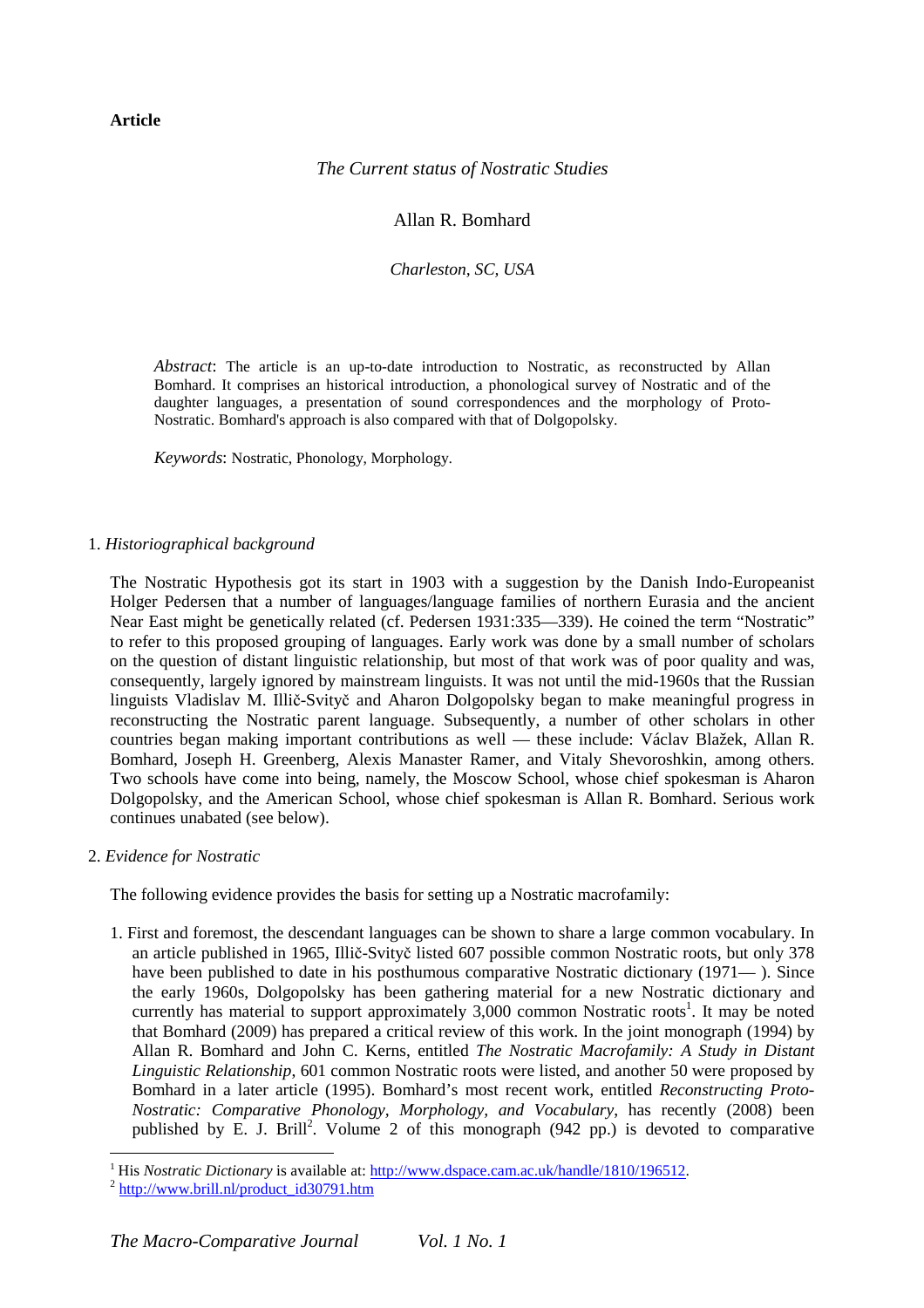vocabulary. In it, Bomhard supplies material to support the reconstruction of 843 common Nostratic roots. In volume 2 (2002) of his book entitled *Indo-European and Its Closest Relatives: The Eurasiatic Language Family*, the late Joseph H. Greenberg presented a large amount of lexical material to support the reconstruction of his Eurasiatic Macrofamily (Eurasiatic may be viewed as a branch of Nostratic). In a number of articles, the Czech scholar Václav Blažek has also made many important contributions to the reconstruction of the common Nostratic vocabulary. It should be noted that there are many shared etymologies in the works of these different scholars.

- 2. As is to be expected, the various branches of Nostratic investigated to date exhibit regular sound correspondences (see the Appendix at the end of this chapter for details), though, it should be mentioned, there are differences in interpretation between Illič-Svityč and Dolgopolsky on the one hand and Bomhard on the other.
- 3. Finally, a substantial number of common grammatical formants have now been recovered many of these are listed in Illič-Svityč's comparative Nostratic dictionary (1971— ); see also Dybo (2004), the chapter on Nostratic morphology by John C. Kerns in Bomhard—Kerns (1994:141— 190), volume 1 of Greenberg's *Indo-European and Its Closest Relatives: The Eurasiatic Language Family* (Greenberg 2000), and Chapters 16 and 17 of Bomhard's recent book *Reconstructing Proto-Nostratic* (Bomhard 2008.1:273—415).

Notable among the lexical items uncovered by Illič-Svityč, Dolgopolsky, Greenberg, and Bomhard is a solid core of common pronominal stems. These pronominal stems have particular importance, since, as forcefully demonstrated by John C. Kerns (1985:9—50), pronouns, being among the most stable elements of a language, are a particularly strong indicator of genetic relationship. Ruhlen (1994:92—93) makes the same point, as did Björn Collinder before him.

The conclusion seems inescapable that the consistent, regular phonological correspondences that can be shown to exist among the Nostratic daughter languages as well as the agreements in vocabulary and grammatical formants that have been uncovered to date cannot be explained as due to linguistic borrowing or mere chance but can only be accounted for in terms of common origin, that is, genetic relationship. To assume any other possibility would be tantamount to denying the efficacy of the Comparative Method. This does not mean that all problems have been solved. On the contrary, there remain many issues to be investigated and many details to be worked out, but the future looks extremely exciting and extremely promising.

## 3. *The Perimeter of Nostratic according to Bomhard*

At this stage of research, we can confidently say that the following languages/language families are to be included in the Nostratic macrofamily: Afrasian (also called Afroasiatic, Hamito-Semitic, Semito-Hamitic), Elamo-Dravidian, Kartvelian, and Eurasiatic. Eurasiatic, in turn, includes the following: Tyrrhenian (Etruscan, Raetic, and Lemnian), Indo-European, Uralic-Yukaghir, Altaic (Tungus, Mongolian, and Turkic), Chukchi-Kamchatkan, Gilyak (also called Nivkh), and Eskimo-Aleut. Other languages may belong as well, such as, for example, Korean and Japonic (Japanese-Ryukyuan). But much work needs to be done before these two groups can be convincingly shown to be related to Altaic (itself quite controversial), as is often assumed, let alone Nostratic.

## 4. *The Nostratic homeland in Bomhard's framework*

Analysis of the available evidence has enabled us to determine the most likely homeland of the Nostratic parent language, to establish a time-frame during which Proto-Nostratic might have been spoken, to date the disintegration of Proto-Nostratic, and to trace the early dispersal of the daughter languages. The following scenario emerges: The unified Nostratic parent language may be dated to between 15,000 to 12,000 BCE, that is, at the end of the last Ice Age — it was most likely located in the Fertile Crescent just south of the Caucasus Mountains. Beginning around 12,000 BCE, Nostratic began to expand, and, by 10,000 BCE, several distinct dialect groups had appeared. The first to split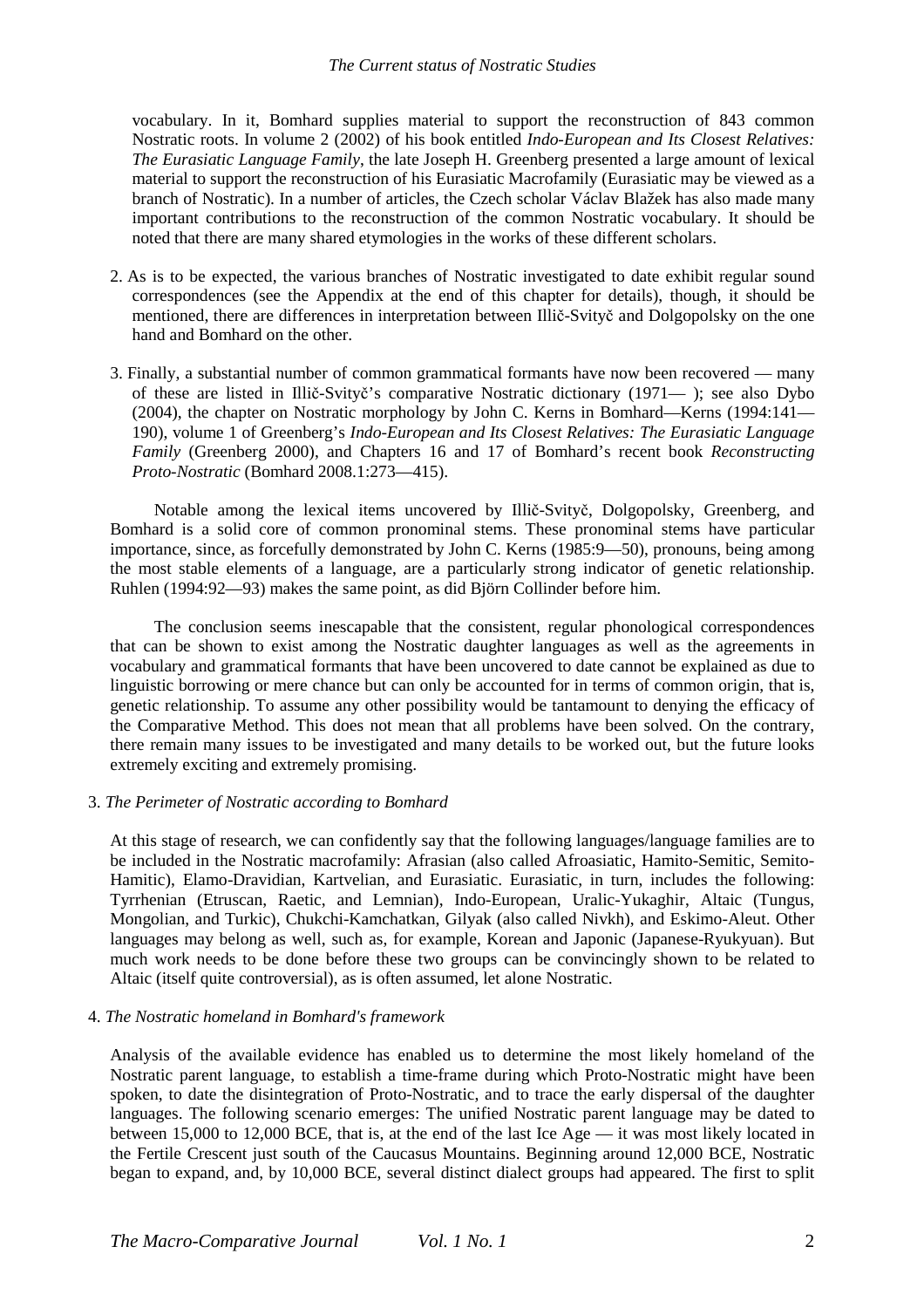off from the main speech community was Afrasian. One dialect group spread from the Fertile Crescent to the northeast, eventually reaching Central Asia sometime before 9,000 BCE — this was Eurasiatic. Another dialect group spread eastward into western and central Iran, where it developed into Elamo-Dravidian at about 8,000 BCE. If Johanna Nichols is correct in seeing Pre-Proto-Kartvelian as having migrated from Central Asia westward below the Caspian Sea to the Caucasus, this would seem to imply that Pre-Proto-Kartvelian had first migrated northeastward from the Fertile Crescent along with or as part of Pre-Proto-Eurasiatic, that it stopped somewhere along the way, and that it then returned to the Middle East. For details, cf. Dolgopolsky (1998) and Bomhard (2008.1:221—252).

The following map shows the approximate location of the Nostratic homeland around 15,000 BCE (cf. Bomhard 2008.1:246):



Map1: Nostratic homeland according to Bomhard

#### 5. *A sketch of Nostratic phonology according to Bomhard*

Proto-Nostratic had a rich system of stops and affricates. Each stop and affricate series was characterized by the three-way contrast (1) voiceless (aspirated), (2) voiced, and (3) glottalized. The aspiration of series (1) was phonemically non-distinctive.

According to Bomhard (2008.1:213—220), the Proto-Nostratic phonological system may be reconstructed as follows:

Stops and Affricates:

|             | p <sup>h</sup> | t <sup>h</sup> | $\mathbf{c}^{\mathbf{h}}$ | čh                | tyh            | t <sup>th</sup>             | k <sup>h</sup> | $k^{wh}$       | q <sup>h</sup> | qwh            |              |   |
|-------------|----------------|----------------|---------------------------|-------------------|----------------|-----------------------------|----------------|----------------|----------------|----------------|--------------|---|
|             | $\mathbf b$    | d              | 3                         | $\check{3}$       | $\rm d^y$      | $\mathrm{d}\mathbf{k}$ (?)  | g              | $g^w$          | G              | $G^W$          |              |   |
|             | $p^{\prime}$   | $t^{\prime}$   | $\mathbf{c}^{\prime}$     | $\check{\rm c}$ ' | t'             | $\mathfrak{t}\mathfrak{t}'$ | k              | $k^{\prime w}$ | $q^{\prime}$   | $q^{\prime w}$ | $\mathbf{r}$ |   |
| Fricatives: |                |                |                           |                   |                |                             |                |                |                |                |              |   |
|             |                |                | S                         | š                 | S <sub>Y</sub> |                             | X              | $X^W$          |                |                | h            | ħ |
|             |                |                | Z                         | $\check{z}(?)$    | $Z^{y}$ $(?)$  |                             |                |                |                |                |              | ና |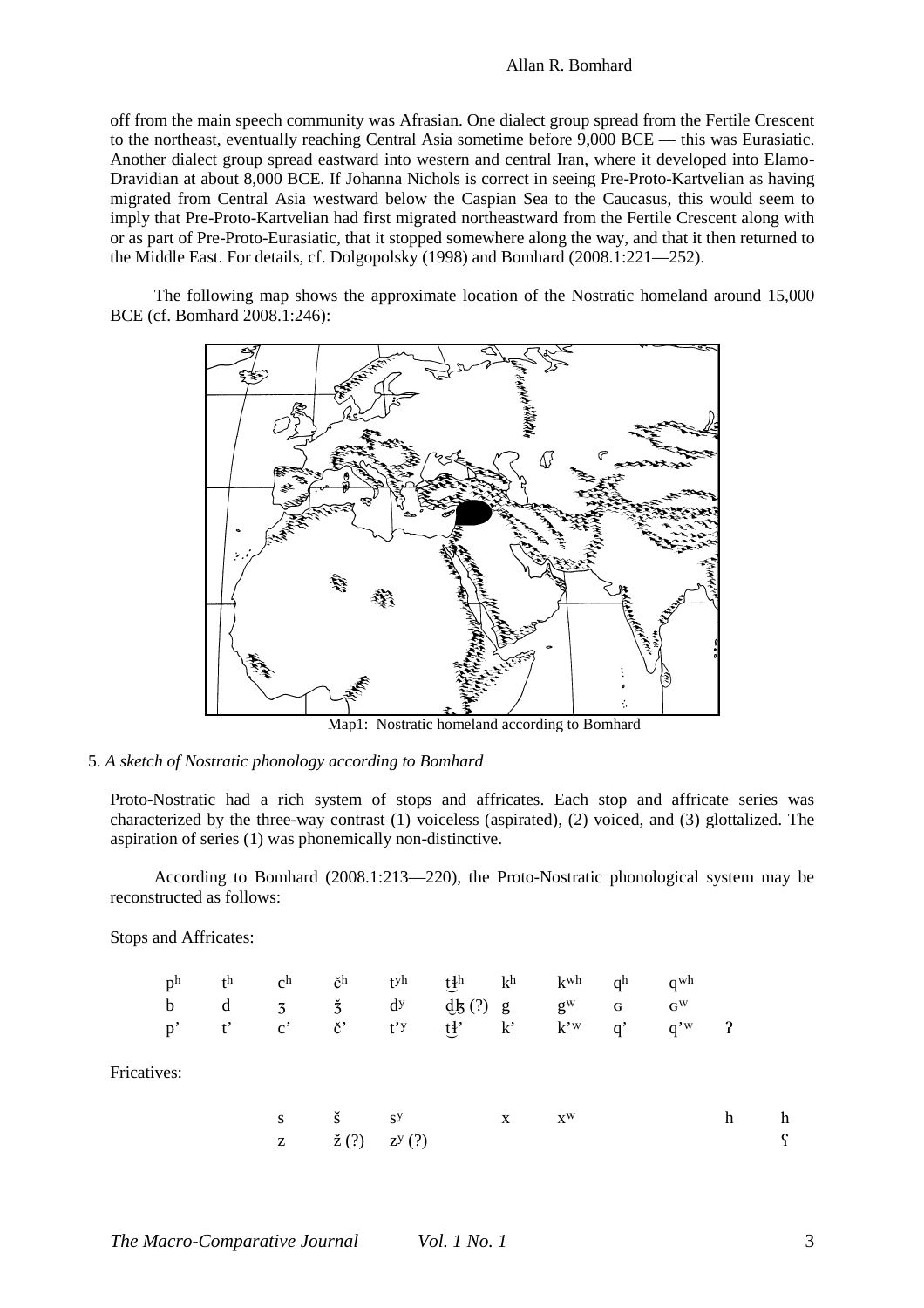| W                   |              | y                       |                                     |               |           |                |
|---------------------|--------------|-------------------------|-------------------------------------|---------------|-----------|----------------|
| Nasals and Liquids: |              |                         |                                     |               |           |                |
| m                   | n            | n <sub>y</sub>          | ŋ                                   |               |           |                |
|                     | 1            | 1 <sup>y</sup>          |                                     |               |           |                |
|                     | $\mathbf{r}$ | ry                      |                                     |               |           |                |
| Vowels:             |              | $i(\sim e)$ $u(\sim o)$ |                                     |               |           |                |
|                     |              | $\rm e$                 | $\overline{\mathbf{0}}$             |               |           |                |
|                     |              | $(a \sim a)$            |                                     |               |           |                |
| Also the sequences: |              |                         | iy (~ ey) $uy \left(\sim cy\right)$ | ey            | oy        | $(ay \sim)$ ay |
|                     |              |                         | iw $(\sim$ ew) uw $(\sim$ ow)       | $\mathrm{ew}$ | $\rm{OW}$ | $(3w \sim)$ aw |

## 6. *A comparison with Dolgopolsky's approach*

While the actual reconstruction of the Proto-Nostratic phonological system is fairly close, Dolgopolsky and Bomhard arrive at their reconstructions through two different sets of sound correspondences. Though Dolgopolsky mostly adheres to the sound correspondences originally established by Illič-Svityč, he does make some modifications based upon his own research. Illič-Svityč did not prepare a table of Nostratic sound correspondences himself, but the work was done for him by his friend Vladimir Dybo and included at the beginning of volume 1 (pp. 147—171) of Illič-Svityč's posthumous Nostratic Dictionary (1971-). The following table is taken from p.147 of this dictionary and includes only the stops:

| Nostratic<br>Initial<br>Medial | Afrasian                                                                                                                                                                                                                                                                                                                                                                                                                                     | Kartvelian                                                                                                                                                                                                                                                                                                                                                                                                                     | Indo-<br>European           | Uralic          | Dravidian           | Altaic         |
|--------------------------------|----------------------------------------------------------------------------------------------------------------------------------------------------------------------------------------------------------------------------------------------------------------------------------------------------------------------------------------------------------------------------------------------------------------------------------------------|--------------------------------------------------------------------------------------------------------------------------------------------------------------------------------------------------------------------------------------------------------------------------------------------------------------------------------------------------------------------------------------------------------------------------------|-----------------------------|-----------------|---------------------|----------------|
| $p^{\prime}$ -                 | p                                                                                                                                                                                                                                                                                                                                                                                                                                            | $p, \dot{p}$                                                                                                                                                                                                                                                                                                                                                                                                                   | $\mathbf{p}$                | $p-$            | $D -$               | $p^{\prime}$ - |
| $-p^{\prime}$ -                | p                                                                                                                                                                                                                                                                                                                                                                                                                                            | p                                                                                                                                                                                                                                                                                                                                                                                                                              | $\, {\bf p}$                | $-pp-$ - $-p-$  | $-pp-$ - $-p-$      | $-p - - b$     |
| $p-$                           | $p_1$                                                                                                                                                                                                                                                                                                                                                                                                                                        | $p_1 (p \sim b)$                                                                                                                                                                                                                                                                                                                                                                                                               | $p \sim b$                  | p-              | $p_{1}$ - (p- ~ v-) | $p-$           |
| $-p-$                          | $p_1$                                                                                                                                                                                                                                                                                                                                                                                                                                        | $p_1 (p \sim b)$                                                                                                                                                                                                                                                                                                                                                                                                               | $p \sim b$                  | $-p-$           | $-pp-$ ~ -v-        | $-b-$          |
| $b-$                           | $\mathbf b$                                                                                                                                                                                                                                                                                                                                                                                                                                  | $\mathbf b$                                                                                                                                                                                                                                                                                                                                                                                                                    | bh                          | $p-$            | $p-$                | $\mathbf b$    |
| $-b-$                          | $\mathbf b$                                                                                                                                                                                                                                                                                                                                                                                                                                  | $\mathbf b$                                                                                                                                                                                                                                                                                                                                                                                                                    | bh                          | $W -$           | $-? - - - - -$      | $-b-$          |
| $t-$                           | t(t)                                                                                                                                                                                                                                                                                                                                                                                                                                         | ţ                                                                                                                                                                                                                                                                                                                                                                                                                              | t                           | $t-$            | $t-$                | $t^{\prime}$ - |
| -ţ-                            | t(t)                                                                                                                                                                                                                                                                                                                                                                                                                                         | ţ                                                                                                                                                                                                                                                                                                                                                                                                                              | t                           | -tt- $\sim$ -t- | $-t(t)-$            | $-t-$          |
| $t-$                           | t                                                                                                                                                                                                                                                                                                                                                                                                                                            | t                                                                                                                                                                                                                                                                                                                                                                                                                              | $\rm d$                     | $t-$            | $t-$                | $t-$           |
| $-t-$                          | t                                                                                                                                                                                                                                                                                                                                                                                                                                            | t                                                                                                                                                                                                                                                                                                                                                                                                                              | d                           | $-t-$           | $-t(t)-$            | $-d-$          |
| $d-$                           | $\mathbf d$                                                                                                                                                                                                                                                                                                                                                                                                                                  | d                                                                                                                                                                                                                                                                                                                                                                                                                              | dh                          | $t-$            | $t-$                | d-             |
| $-d-$                          | $\mathrm{d}% \left\  \mathbf{r}_{i}^{*}\right\  _{A_{i}}=\mathrm{d}\left\  \mathbf{r}_{i}^{*}\right\  _{A_{i}}=\mathrm{d}\left\  \mathbf{r}_{i}^{*}\right\  _{A_{i}}=\mathrm{d}\left\  \mathbf{r}_{i}^{*}\right\  _{A_{i}}=\mathrm{d}\left\  \mathbf{r}_{i}^{*}\right\  _{A_{i}}=\mathrm{d}\left\  \mathbf{r}_{i}^{*}\right\  _{A_{i}}=\mathrm{d}\left\  \mathbf{r}_{i}^{*}\right\  _{A_{i}}=\mathrm{d}\left\  \mathbf{r}_{i}^{*}\right\  _$ | $\mathbf d$                                                                                                                                                                                                                                                                                                                                                                                                                    | dh                          | $-\delta$ -     | $-t(t)$ -           | $-d-$          |
| ķ-                             | q(k)                                                                                                                                                                                                                                                                                                                                                                                                                                         | ķ                                                                                                                                                                                                                                                                                                                                                                                                                              | $\hat{k}$ , k, $k^{\mu}$    | $k-$            | $k-$                | $k^{\prime}$ - |
| -ķ-                            | q                                                                                                                                                                                                                                                                                                                                                                                                                                            | ķ                                                                                                                                                                                                                                                                                                                                                                                                                              | $\hat{k}$ , k, $k^{\mu}$    | -kk- $\sim$ -k- | $-k(k)$ -           | $-k - g$ -     |
| $k-$                           | $\bf k$                                                                                                                                                                                                                                                                                                                                                                                                                                      | $\mathbf k$                                                                                                                                                                                                                                                                                                                                                                                                                    | $\hat{g}$ , $g$ , $g^{\mu}$ | $k-$            | $k-$                | $k-$           |
| $-k-$                          | $\bf k$                                                                                                                                                                                                                                                                                                                                                                                                                                      | $\bf k$                                                                                                                                                                                                                                                                                                                                                                                                                        | $\hat{g}$ , $g$ , $g^{\mu}$ | -k-             | $-k(k)$ -           | $-g-$          |
| $g-$                           | g                                                                                                                                                                                                                                                                                                                                                                                                                                            | $\mathbf{g}$                                                                                                                                                                                                                                                                                                                                                                                                                   | ĝh, gh, g <sup>u</sup> h    | $\mathbf k$     | $k-$                | $g-$           |
| $-9-$                          | $\mathbf{g}% _{T}=\mathbf{g}_{T}=\mathbf{g}_{T}=\mathbf{g}_{T}=\mathbf{g}_{T}=\mathbf{g}_{T}=\mathbf{g}_{T}=\mathbf{g}_{T}=\mathbf{g}_{T}=\mathbf{g}_{T}=\mathbf{g}_{T}=\mathbf{g}_{T}=\mathbf{g}_{T}=\mathbf{g}_{T}=\mathbf{g}_{T}=\mathbf{g}_{T}=\mathbf{g}_{T}=\mathbf{g}_{T}=\mathbf{g}_{T}=\mathbf{g}_{T}=\mathbf{g}_{T}=\mathbf{g}_{T}=\mathbf{g}_{T}=\mathbf{g}_{T}=\mathbf{g}_{T}=\mathbf{g}_{T}=\mathbf{g}_{T}=\math$               | $\mathbf{g}% _{T}=\mathbf{g}_{T}=\mathbf{g}_{T}=\mathbf{g}_{T}=\mathbf{g}_{T}=\mathbf{g}_{T}=\mathbf{g}_{T}=\mathbf{g}_{T}=\mathbf{g}_{T}=\mathbf{g}_{T}=\mathbf{g}_{T}=\mathbf{g}_{T}=\mathbf{g}_{T}=\mathbf{g}_{T}=\mathbf{g}_{T}=\mathbf{g}_{T}=\mathbf{g}_{T}=\mathbf{g}_{T}=\mathbf{g}_{T}=\mathbf{g}_{T}=\mathbf{g}_{T}=\mathbf{g}_{T}=\mathbf{g}_{T}=\mathbf{g}_{T}=\mathbf{g}_{T}=\mathbf{g}_{T}=\mathbf{g}_{T}=\math$ | ĝh, gh, g <sup>u</sup> h    | $-\gamma$ -     | -:Ø-                | -g-            |

Table1: Nostratic sound correspondences for stops according to Dolgopolsky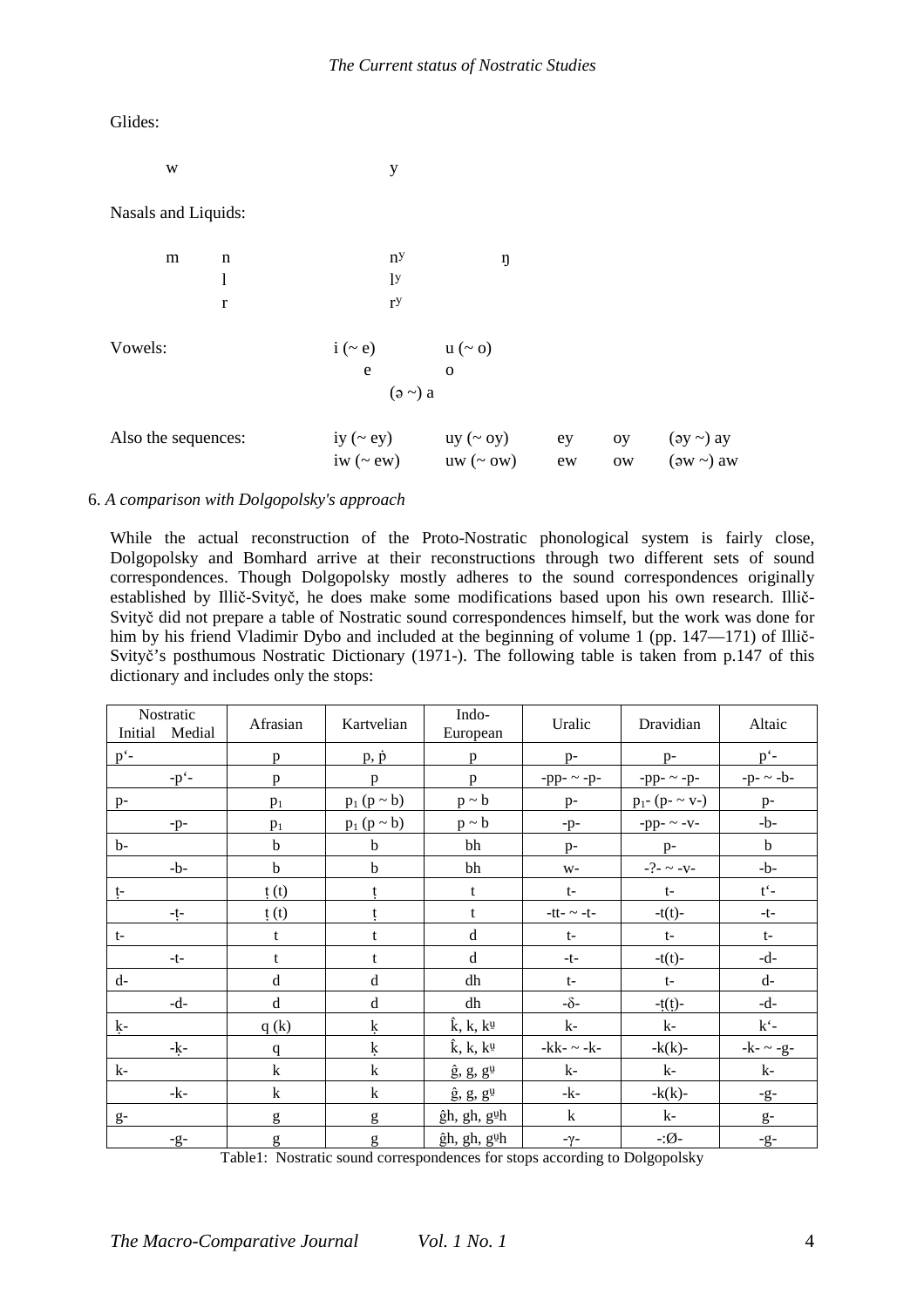| Nost.      | Sem.                 | Eg.         | Berb.               | Kart.               | IE                                                                                   | Uralic                      | Turk.                            | Mong.                                                                 | Tung.                   | Drav.            |
|------------|----------------------|-------------|---------------------|---------------------|--------------------------------------------------------------------------------------|-----------------------------|----------------------------------|-----------------------------------------------------------------------|-------------------------|------------------|
| $*b -$     | $*b$                 | $\mathbf b$ | *b                  | *b                  | $*{\bf b}^{\rm h}$                                                                   | $*_{p}$                     | $*b$                             | *b                                                                    | *b                      | $*_{p}$          |
| $*$ -b-    | $*b$                 | $\mathbf b$ | $*b, *β$            | $*b$                | $*{\bf b}^{\rm h}$                                                                   | $*_{W,}$<br>$\beta_{-}$ /*p | $*b$                             | *b                                                                    | *b                      | $*_{\mathrm{V}}$ |
| $*_{p-}$   | $*_{p}$              | $\mathbf f$ | $\mathbf{f}$        | $*_{p}$             | $*p, *b$                                                                             | $*_{p}$                     | *b.<br>$*_{p}$ .                 | $^*\varphi$ ,<br>$? *b$                                               | $*_{p}$                 | $*_{p}$          |
| $*$ -p-    | $\mathbf{^{\ast }p}$ | f           | $*f$                | $*_{p,}$<br>$? *b$  | $*p, *b$                                                                             | *p, $?$ *w                  | *Ø                               | ${}^*\varphi >$<br>$*_{V}$                                            | *b                      |                  |
| $*_{p}$ -  | $\ast_{p}$           | p           | $*$ f               | $*p, *p$            | $*_{p}$                                                                              | $\ast_{p}$                  | $*h$<br>*Ø                       | ${}^*\varphi$                                                         | $*_{p}$                 | $*_{p}$          |
| $*-p-$     | $*_{p}$              | p           | $*$ f               | $*p, *p$            | $*_{p}$                                                                              | $*_{p}$                     | *pp                              | $*p, *b$                                                              | *b                      | $*_{\rm pp}$     |
| $*d-$      | $^{*d}$              | d           | $*d$                | ħ*                  | $*d^h$                                                                               | $*_t$                       | $*_{1}$                          | *d,<br>$-i^{*}3$                                                      | $*d$                    | $*_{t}$          |
| $*$ -d-    | $h^*$                | d           | $*d$                | $*d$                | $*d^h$                                                                               | $*\delta$                   | $*\delta$                        | $h^*$                                                                 | $\overline{\mathbf{d}}$ | t/tt             |
| $*_{t-}$   | *t                   | t           | *t                  | *t                  | $\ast$ d                                                                             | *t                          | $*_t$ .                          | *d,<br>$-i^{*}3$                                                      | $*d$                    | $*_{t}$          |
| $*$ -t-    | $*_{t}$              | t           | $*_{t}$             | $*_{t}$             | $*d$                                                                                 | $*_{t}$                     | $*_{t}$                          | $\mathbf{d}^*$                                                        | $\overline{\mathbf{d}}$ | $*_{t}$          |
| $*_{t-}$   | $*$ t, $*$ t         | d           | *d                  | $*_{t}$             | $*_t$                                                                                | *t                          | $*_{t}$                          | $*_t$ ,<br>$i$ <sup>*</sup> ć                                         | $*_{t}$                 | $*_{t}$          |
| $*$ -t-    | $*$ t, $*$ t         | d, t        | *d, *t              | *t                  | $*_{t}$                                                                              | $*$ tt                      | $*$ t $\cdot$                    | $*_t$                                                                 | $*_{t}$                 | $*$ tt/t         |
| $*_{g}$ -  | $*_{g}$              | g, 3        | $*_{g}$             | $*_{g}$             | $*_g^h, *_g^h,$<br>$*_{g}^{\text{wh}}$                                               | $*_{k}$                     | $*_{k}$ .                        | $*g, *g$                                                              | $\,{}^*g$               | $\mathbf{K}$     |
| $*$ -g-    | $\rm ^*g$            | g, 3        | $\mathbf{^{\ast}g}$ | $\mathbf{^{\ast}g}$ | ${}^*\mathrm{g}^\mathrm{h}, {}^*\hat{\mathrm{g}}^\mathrm{h},$<br>$*_{g}^{\text{wh}}$ | $*_\gamma$                  | $*_{g}$                          | $^{\ast}\mathrm{g},$ $^{\ast}\mathrm{g},$<br>$*\gamma$ , $*_{\gamma}$ | $*_{g}$                 | $\mathbf{K}$     |
| $*_{k-}$   | $*_{k}$              | k, c        | *k,<br>$*_{g?}$     | $*_{k}$             | *g, * $\hat{g}$ , * $g^w$                                                            | $*_{k}$                     | $*_{k}$ .                        | $*$ k, $*$ q                                                          | $*_{k}$                 | $*_{k}$          |
| $\ast$ -k- | $*_{k}$              | k, c        |                     | $*_{k}$             | $*_{g, *_{g, *_{g}}^w$                                                               | $*_{k}$                     | $*_{g,*k}$                       | $^{\ast}\mathrm{g},$ $^{\ast}\mathrm{g},$<br>* $\gamma$ , * $\gamma$  | $*_{g}$                 | $\mathbf{K}$     |
| $\ast_{k}$ | *ķ,<br>$\mathbf{k}$  | q           | $*_X$ , $*_k$       | $*_{k}$             | $*_{k, *k, *_{k, *}}$<br>$*_{k}$ <sup>w</sup>                                        | $*_{k}$                     | $*{\bf k}^{\prime}$<br>$*_{k}$ . | $*$ k, $*$ q                                                          | $*_{X}$                 | $*_{k}$          |
| $*$ -k-    | $\mathbf{k}$         | $\cdot$ ?   |                     | $\ast_{\mathrm{V}}$ | *x, *x",<br>$[*x?]$                                                                  | *Ø                          | *Ø                               | *Ø                                                                    | $*Q, ?*g$               | *Ø               |

Dolgopolsky proposes the following Nostratic sound correspondences (as above, only the stops are given):

Table2: Detailed Nostratic sound correspondences for stops according to Dolgopolsky

On the basis of these sound correspondences, Dolgopolsky (2008:8) reconstructs the following consonant system for Proto-Nostratic:

| $\mathbf b$ | p           | p |                    |                     | W | m                  |   |
|-------------|-------------|---|--------------------|---------------------|---|--------------------|---|
| d           |             |   |                    |                     |   | n                  |   |
| 3           | $\mathbf c$ | c | z                  | S                   |   |                    |   |
| $\check{3}$ | č           | č | ž                  | š                   |   | $\dot{n} (= \eta)$ | r |
| ź           | ć           | Ċ | ź                  | ś                   | v | ń                  | ŕ |
| $\hat{3}$   | ĉ           | ĉ | $\hat{\mathsf{z}}$ | ŝ                   |   |                    |   |
| g           | k           | ķ |                    |                     |   | ŋ                  |   |
| g           | q           | a | Y                  | χ                   |   |                    |   |
|             |             |   |                    | $\hbar (= \dot{h})$ |   |                    |   |
|             | ົ           |   |                    | h                   |   |                    |   |
|             |             |   |                    |                     |   |                    |   |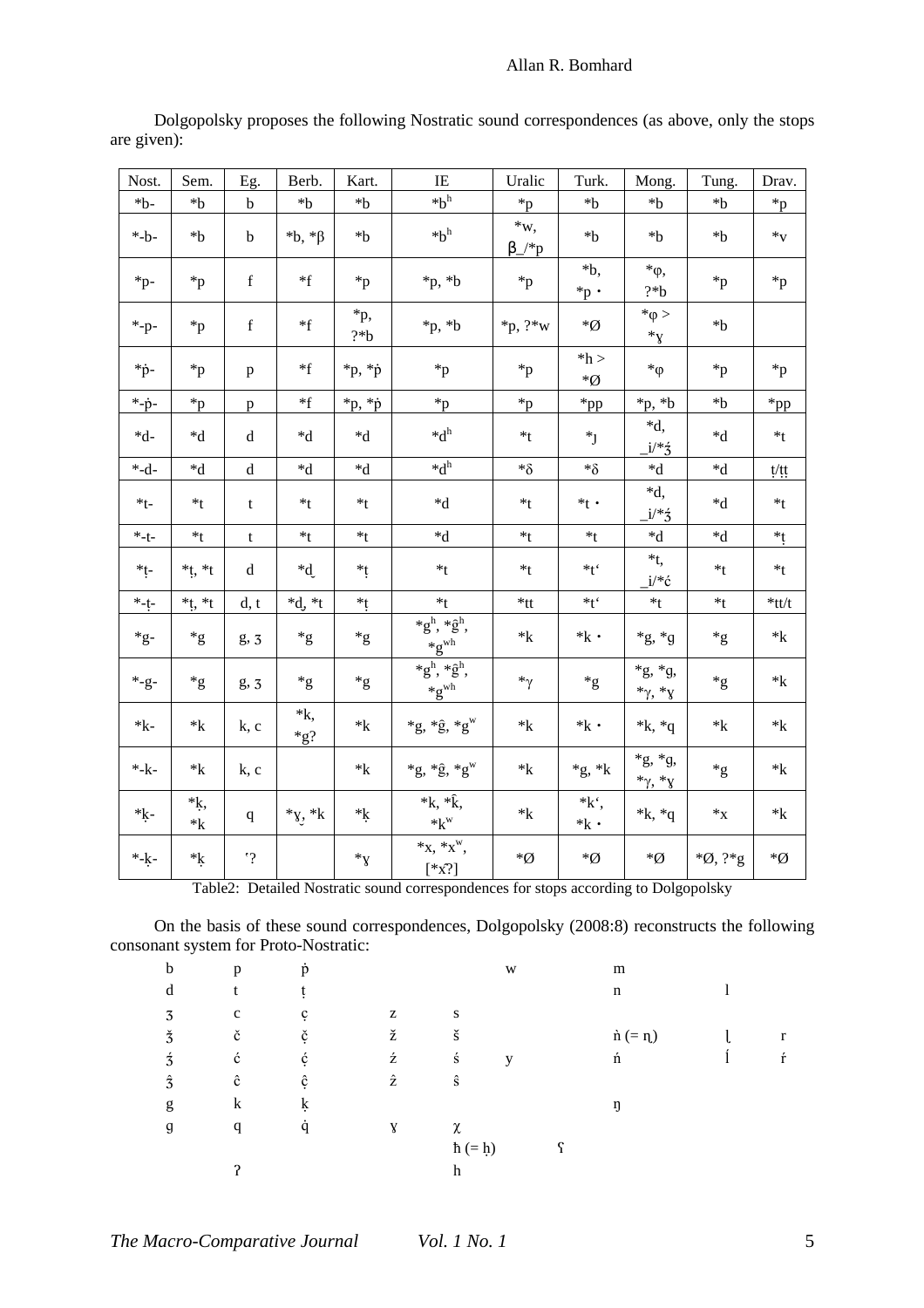Symbols:  $\bar{z} = dz$ ;  $\bar{c} = ts$ ;  $\bar{z} = d\bar{z}$ ;  $\bar{c} = t\bar{s}$ ; lateral obstruents  $\hat{z}$ ,  $\hat{c}$ ,  $\hat{c}$ ,  $\hat{z}$ ,  $\hat{s}$  = lateralized  $\bar{z}$ , c, c, z, s; palatalized consonants  $\dot{5}$ ,  $\dot{c}$ ,  $\dot{c}$ ,  $\dot{z}$ ,  $\dot{5}$ ,  $\dot{n}$ ,  $\dot{l}$ ,  $\dot{r}$  = palatalized  $\dot{3}$ , c, c, z, s, n, l, r; l and  $\dot{n}$  (=  $\dot{n}$ ) = cacuminal or retroflex l and n; uvular stops: q (voiced), q (voiceless), q ("emphatic"); uvular fricatives:  $\gamma$  = Spanish j,  $\gamma$  = Arabic  $\dot{\gamma}$  /g/; epiglottal (pharyngeal) consonants: voiceless  $\hbar (= h = \text{Arabic } \tau)$ , voiced  $\iota$  (= Arabic  $\epsilon$ ).

The system of vowels reconstructed by Dolgopolsky is identical to that previously reconstructed for Proto-Nostratic by Illič-Svityč:



#### 7. *Remarks on the Proto-Nostratic vowel system*

According to Bomhard, the following vowels may be reconstructed for Proto-Nostratic: \**a*, \**e*, \**i*, \**o*, and \**u*. At least some of these vowels must have been subject to considerable subphonemic variation in the Nostratic parent language. The high front and back vowels \**i* and \**u*, in particular, may be assumed to have had lowered variants (indicated in the Proto-Nostratic reconstructions as \**e* and \**o* respectively), while the central low vowel \**a* may be assumed to have had higher variants (indicated in the Proto-Nostratic reconstructions as \**ə*). To complicate matters, \**e* and \**o* must also have existed as independent vocalic elements. It was the reanalysis, phonemicization, and exploitation of this subphonemic variation that gave rise to the ablaut and vowel harmony patterning found in the majority of the Nostratic daughter languages. It may be noted here that, according to Greenberg (1990), traces of an earlier system of vowel harmony can be discerned in Proto-Indo-European.

It is unclear whether phonemic long vowels existed in Proto-Nostratic as well, though the evidence seems to indicate that they did not, except in nursery words.

Finally, it may be noted that, while any vowel  $(*a, *e, *i, *o, *u)$  could appear in initial syllables, only  $*a$ ,  $*$ *i*,  $*$ *u* could appear in non-initial syllables. This is identical to the patterning found in Dravidian.

#### 8. *Remarks on the Proto-Nostratic consonant system*

The Nostratic sound correspondences given in the tables in the Appendix to this chapter are based exclusively upon the work of Bomhard. As noted above, they differ in several significant respects from the sound correspondences proposed by the Moscow School, as represented in the work of Illič-Svityč and Dolgopolsky. Bomhard bases his views on three fundamental assumptions:

1. The traditional reconstruction of the Proto-Indo-European consonant system is flawed and is to be reinterpreted along the lines proposed, on the one hand, by Thomas V. Gamkrelidze and Vjačeslav V. Ivanov and, on the other hand, by Paul J. Hopper, as follows (the reconstruction of the Proto-Indo-European stop system posited by Lehmann [1952:99] is given for comparison):

|       | Lehmann        |              |          | Gamkrelidze—Ivanov    |               |                           |
|-------|----------------|--------------|----------|-----------------------|---------------|---------------------------|
| b     | b <sup>h</sup> | $\mathbf{D}$ | $\equiv$ | $\mathbf{D}^{\prime}$ | $bh/b$ $ph/p$ |                           |
| d     | d <sup>h</sup> |              |          | $f^{\prime}$          | dh/d          | th/t                      |
| g     | $\mathbf{g}$ h | k            | $=$      | $k^{\prime}$          | $gh/g$ kh/k   |                           |
| $g^w$ | $\sigma$ wh    | $k^w$        |          | $k^{\prime}$          |               | $g^{\mu}h/g^{\mu}$ kuh/ku |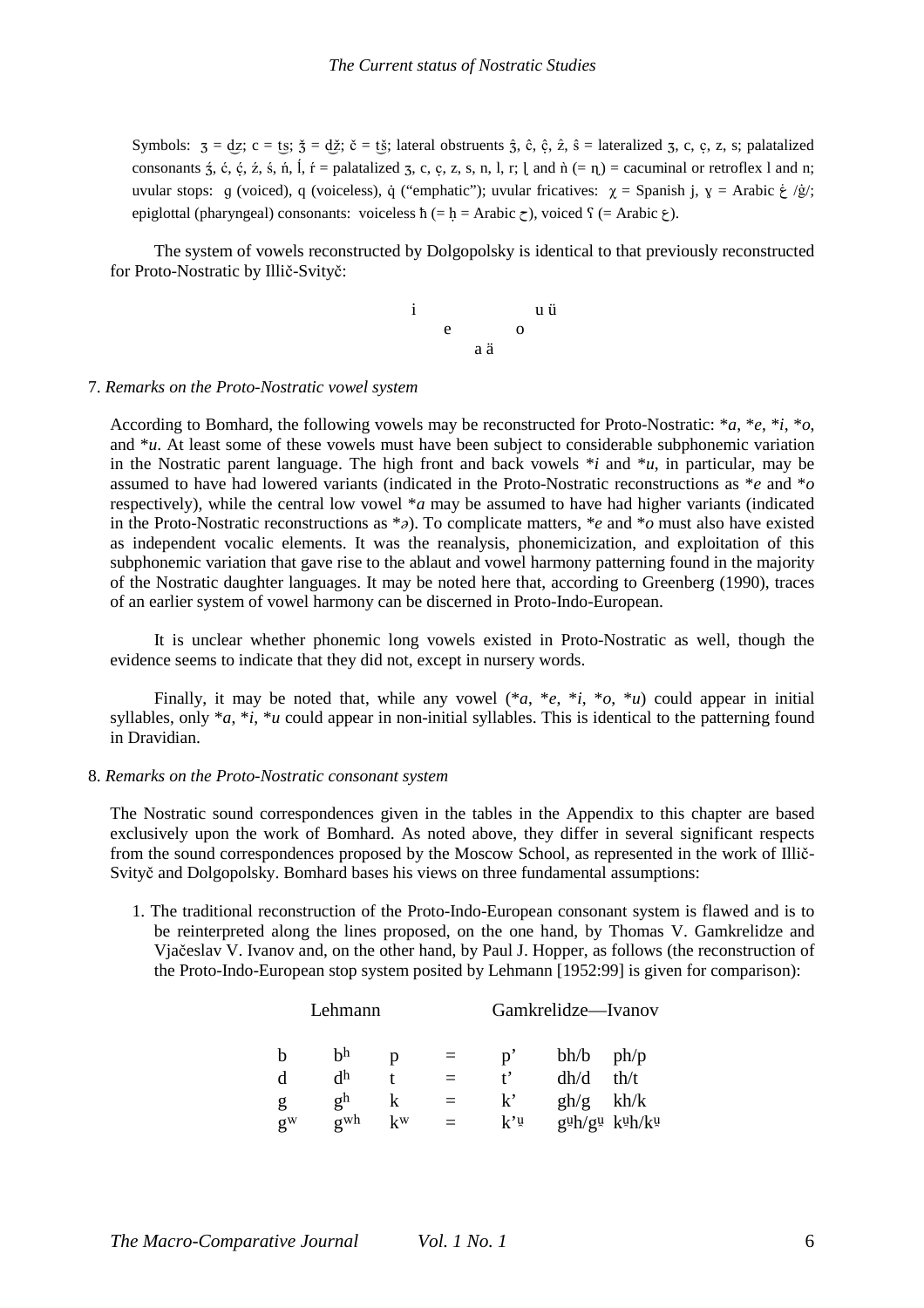- 2. The frequency distribution of Proto-Nostratic stops (and affricates) in the reconstruction proposed by Illič-Svityč and Dolgopolsky is in contradiction to typological predictions, and is, therefore, highly suspect (see below).
- 3. Taking into consideration (1) the radical reinterpretation of the Proto-Indo-European consonant system proposed by Gamkrelidze, Ivanov, and Hopper, as well as (2) the problems in the frequency distribution of stops (and affricates) in the reconstruction of the Proto-Nostratic phonological system proposed by Illič-Svityč and Dolgopolsky, a different set of Nostratic sound correspondences is warranted.

Each of these assumptions must be evaluated independently. The reasons that each of these assumptions must be evaluated independently are as follows: Even if assumption 1 proves to be untenable, it does not invalidate assumption 2. Likewise, even if assumption 2 proves to be untenable, it does not invalidate assumption 1. Assumption 3, on the other hand, is dependent upon assumption 2 but not assumption 1. That is to say, assumption 3 is not dependent upon any particular reconstruction of the Proto-Indo-European consonant system, though, it goes without saying, if assumption 1 is valid, it reinforces the likelihood that the revised set of Nostratic sound correspondences that Bomhard has proposed is correct. Inasmuch as assumption 3 is dependent on assumption 2, however, if assumption 2 is invalid, then assumption 3 is unnecessary. Moreover, even if assumption 2 is valid and a different set of Nostratic sound correspondences is warranted, it does not necessarily follow that the alternative correspondences that Bomhard has proposed are the only possible scenario, though other scenarios are considerably less likely.

Let us now consider the basis for assumption 2: The mistake that Illič-Svityč and Dolgopolsky made was in trying to equate the glottalized stops of Proto-Kartvelian and Proto-Afrasian with the traditional plain voiceless stops of Proto-Indo-European. Their reconstruction would make the glottalized stops the least marked members in the Proto-Nostratic labial series and the most marked in the velar series. Such a reconstruction is thus in contradiction to typological evidence, according to which glottalized stops uniformly have the opposite frequency distribution (most marked in the labial series and least marked in the velar series). The reason that Illič-Svityč's and Dolgopolsky's reconstruction contradicts the typological evidence is as follows: Illič-Svityč and Dolgopolsky posit glottalics for Proto-Nostratic on the basis of a small number of seemingly solid examples in which glottalics in Proto-Afrasian and/or Proto-Kartvelian appear to correspond to traditional plain voiceless stops in Proto-Indo-European. On the basis of these examples, they assume that, whenever there is a voiceless stop in the Proto-Indo-European examples they cite, a glottalic is to be reconstructed for Proto-Nostratic, even when there are no glottalics in the corresponding Kartvelian and Afrasian forms! This means that the Proto-Nostratic glottalics have the same frequency distribution as the Proto-Indo-European plain voiceless stops. Clearly, this cannot be correct (Alexis Manaster Ramer 1997 makes the same observation). The main consequence of the mistaken comparison of the glottalized stops of Proto-Kartvelian and Proto-Afrasian with the traditional plain voiceless stops of Proto-Indo-European is that Illič-Svityč and Dolgopolsky are led to posit forms for Proto-Nostratic on the basis of theoretical considerations but for which there is absolutely no evidence in any of the Nostratic daughter languages.

The question then arises: Do these criticisms completely invalidate the cognate sets involving glottalized stops (and affricates) proposed by Illič-Svityč and Dolgopolsky? Well, no, not exactly — it is not quite that simple. In many cases, the etymologies are correct, but the Proto-Nostratic reconstructions are wrong — here, a simple rewriting of the reconstructions is all that is required. Other examples adduced by Illič-Svityč and Dolgopolsky admit alternative explanations, while still others are questionable from a semantic point of view and should be abandoned. Once the questionable examples are removed, there is an extremely small number left over (no more than a handful) that appear to support their position. However, compared to the massive counter-evidence supplied by Bomhard (2008, volume 2), even these remaining examples become suspect (they may be borrowings or simply false cognates). Finally, there are even some examples where the comparison of glottalized stops in Proto-Kartvelian and Proto-Afrasian with plain voiceless stops in Proto-Indo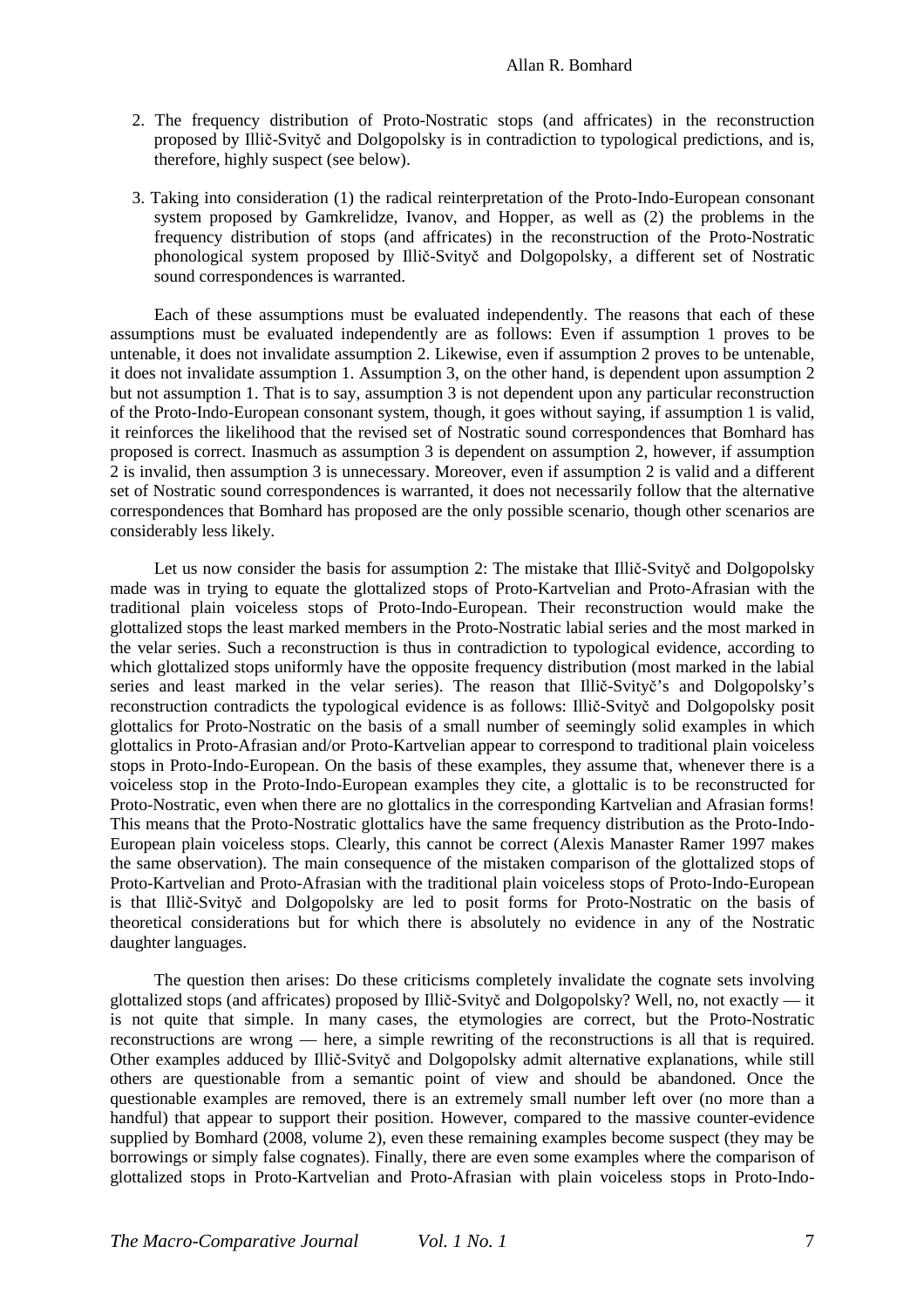European is correct. This occurs in the cases where two glottalics originally appeared in a Proto-Nostratic root: \**C'VC'-*. Such roots are preserved without change in Proto-Kartvelian and Proto-Afrasian, while in Proto-Indo-European, they have been subject to a rule of regressive deglottalization: \**C'VC'-* > \**CVC'***-**.

We may close this section by noting that Campbell—Poser (2008:243—264) have recently prepared a highly critical and devastating assessment of the work on Nostratic by the Moscow School in general and by Illič-Svityč in particular.

#### 9. *Root patterning in Bomhard's approach*

Comparison of the various Nostratic daughter languages makes it possible to determine the rules governing the structural patterning of roots and stems in Proto-Nostratic. Most likely, the earliest patterning was as follows (cf. Bomhard 2008.1:215—216 and 1:391—394):

- 1. There were no initial vowels in Proto-Nostratic. Therefore, every root began with a consonant.
- 2. Originally, there were no initial consonant clusters either. Consequently, every root began with one and only one consonant. Medial clusters were permitted, however.
- 3. Two basic root types existed: (A) \**CV* and (B) \**CVC*, where *C* = any non-syllabic, and *V* = any vowel. Permissible root forms coincided exactly with these two syllable types.
- 4. A stem could either be identical with a root or it could consist of a root plus a single derivational morpheme added as a suffix to the root: \**CVC*+*CV*-. Any consonant could serve as a suffix.
- 5. A stem could thus assume any one of the following shapes: (A) \**CV*-, (B) \**CVC*-, (C) \**CVC*+*CV*-, or (D) \**CVC*-*CVC*-. As in Proto-Altaic, the undifferentiated stems were real words in themselves and could be used without additional suffixes or grammatical endings. However, when so used, a vowel had to be added to the stem (unless the stem already ended in a vowel or in a semivowel, nasal, or liquid), thus: (A)  $*CV \rightarrow \ast CV$  (no change), (B)  $*CVC \rightarrow \ast CVC + V$ , (C) \**CVC*-*CV*- > (no change), or (D) \**CVC*-*CVC*- > \**CVC*-*CVC*+*V*. Following Afrasian terminology, this vowel may be called a "terminal vowel" (TV). Not only did terminal vowels exist in Proto-Afrasian, they were also found in Dravidian, where they are called "enunciative vowels". As in Proto-Dravidian, the terminal vowel was only required in stems ending in obstruents, which could not occur in final position.

The original root structure patterning was maintained longer in Proto-Dravidian and Proto-Altaic than in the other branches, while the patterning found Proto-Indo-European, Proto-Kartvelian, and Proto-Afrasian is based upon slightly later developments. The root structure constraints found in Proto-Indo-European were an innovation. In Proto-Uralic, the rule requiring that all words end in a vowel was an innovation and arose from the incorporation of the so-called "terminal vowel" into the stem. It should be mentioned that reduplication was a widespread phenomenon.

On the basis of the evidence of Proto-Indo-European, Proto-Kartvelian, Proto-Afrasian, Proto-Dravidian, and Proto-Altaic, it may be assumed that there were three fundamental stem types: (A) verbal stems, (B) nominal and adjectival stems, and (C) pronominal and indeclinable stems. Some stems were exclusively nominal. In the majority of cases, however, both verbal stems and nominal stems could be built from the same root. In Proto-Nostratic, only pronominal and indeclinable stems could end in a vowel. Verbal and nominal stems, on the other hand, had to end in a consonant, though, as noted above, when the undifferentiated stems were used as real words in themselves, a "terminal vowel" had to be added to the stem (but only when the stem ended in an obstruent). The terminal vowels were morphologically significant. Adjectives did not exist as an independent grammatical category in Proto-Nostratic.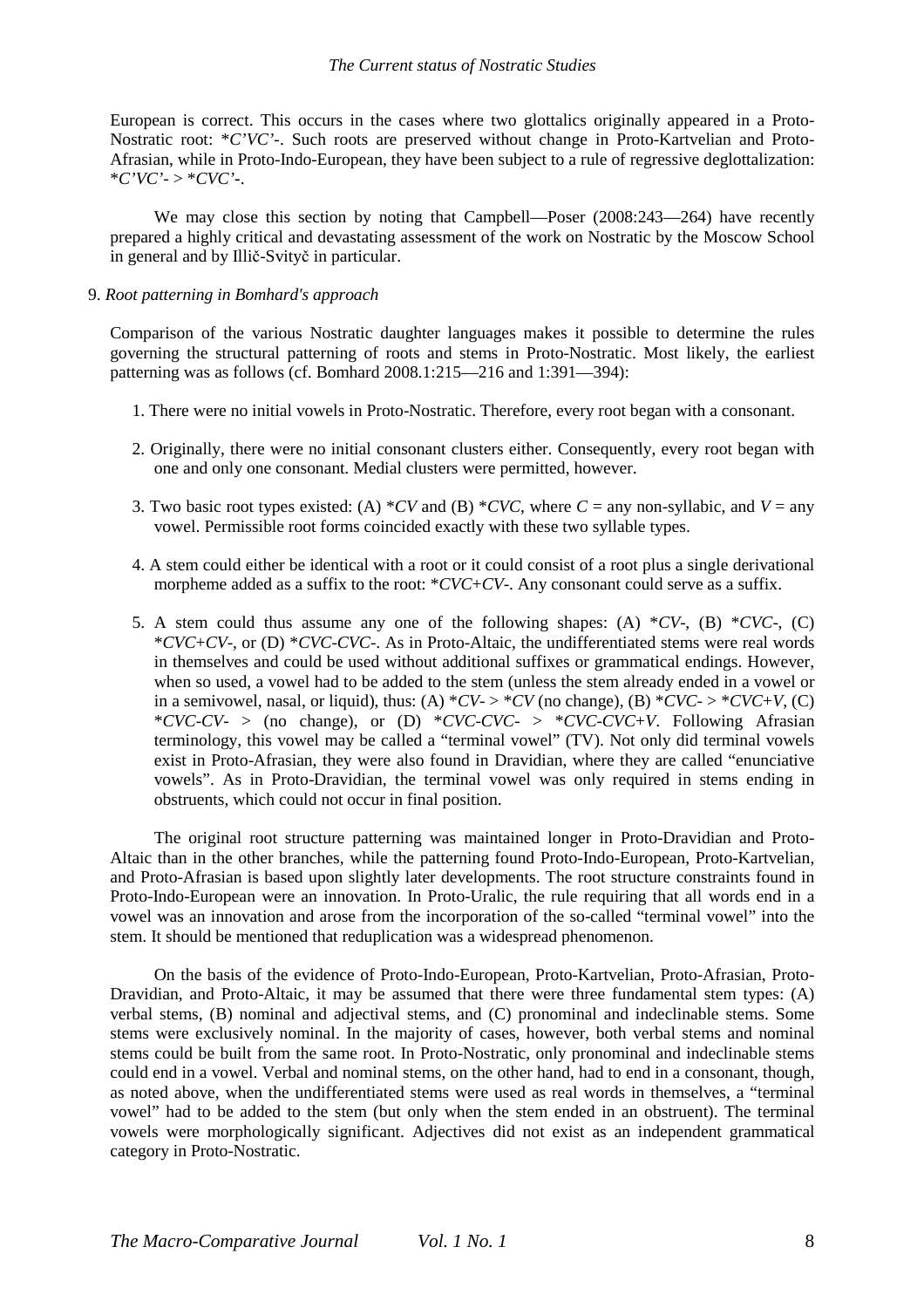During the earliest period of Proto-Nostratic, roots could only have the forms: (A) \**CV* and (B) \**CVC*. Type (A) was restricted to pronominal stems and indeclinables, while type (B) characterized nominal and verbal stems. A single derivational formative could be placed after root type (B): \**CVC* + *CV* (derivational formative). Grammatical relationships were indicated by placing particles either after the undifferentiated stem or after the stem plus a derivational formative: (A)  $*CVC + CV$  (particle [P]) or (B)  $*CVC + CV$  (derivational formative [DF]) + *CV* (particle [P]). In this scheme, a morphologically significant *formative vowel* (FV) had to be added either directly after the root if it ended in a consonant or between the root and any following element, be it particle or derivational formative; thus, we get the following patterns:

(A) \*CVC +  $V_{FV}$  (plus particle: \*CVC +  $V_{FV}$  + CV<sub>P</sub>) (B)  $^*$ CVC + V<sub>FV</sub> + CV<sub>DF</sub> (plus particle:  $^*$ CVC + V<sub>FV</sub> + CV<sub>DF</sub> + CV<sub>P</sub>) (C) \*CVC-CVC +  $V_{FV}$  (plus particle: \*CVC-CVC +  $V_{FV}$  + CV<sub>P</sub>)

Eventually, the vowel of the derivational formative after the stem plus formative vowel was lost in type (B) when a particle was added, as follows:  $*CVC + V_{FV} + C_{DF} + CV_P$ . This is essentially the stage represented in Proto-Dravidian, though Proto-Dravidian has added long vowels to the equation as well as stems beginning with a vowel (no doubt arising from the loss of initial laryngeals). Next, the formative vowel was reinterpreted as part of the derivational formative in type (B): \**CVC* + *VC* + *CV*. This is the stage represented by Proto-Afrasian and is the basis for the root structure patterning found in Proto-Kartvelian and Proto-Indo-European as well. From an Afrasian perspective, there is no such thing as "formative vowels" — they are only preserved in Dravidian and Elamite, though, in Elamite, their status is disputed.

#### 10. *Proto-Nostratic morphology and syntax in Bomhard's approach*

The assumptions we make about the morphological and syntactical structure of a given proto-language profoundly affect the reconstructions that we propose. In what follows, we will be discussing Bomhard's proposal (2008.1:387—391) that Proto-Nostratic may have been an active language. Now, active languages exhibit specific characteristics that set them apart from other morphological types. Therefore, the reconstructions given below will conform with an active structure. However, it must be stressed that reconstructions should never be driven by theory alone. Rather, they must be fully consistent with the supporting data. Moreover, not only must our reconstructions be consistent with the supporting data, they must be consistent from a typological perspective as well, and they must be able to account for later developments in the descendant languages in as straightforward a manner as possible, without recourse to ad hoc rules. When reconstructions are driven by theory alone, the results can be disastrous.

Several scholars have recently presented persuasive arguments in favor of reconstructing an early phase of Proto-Indo-European as an active language. Proto-Afrasian is also assumed to have been an active language. In active languages, subjects of both transitive and intransitive verbs, when they are agents semantically, are treated identically for grammatical purposes, while non-agent subjects and direct objects are treated differently. An "agent" may be defined as the entity responsible for a particular action or the entity perceived to be the cause of an action.

Above, we mentioned that Proto-Nostratic had *formative vowels*. Now, it is curious that the formative vowel can take different shapes in Proto-Dravidian: \**a*, \**i*, or \**u*. This seems to indicate that the different formative vowels must have had some sort of morphological significance at one point in time, even though this distinction has been lost in Dravidian. Not only must the formative vowels have had morphological significance, it is even probable that they had different significance depending upon whether a nominal or verbal stem was involved.

For verbal stems, the formative vowels may have been aspect markers, as follows: \**a* marked imperfective, \**i* marked perfective, and \**u* marked subordinate.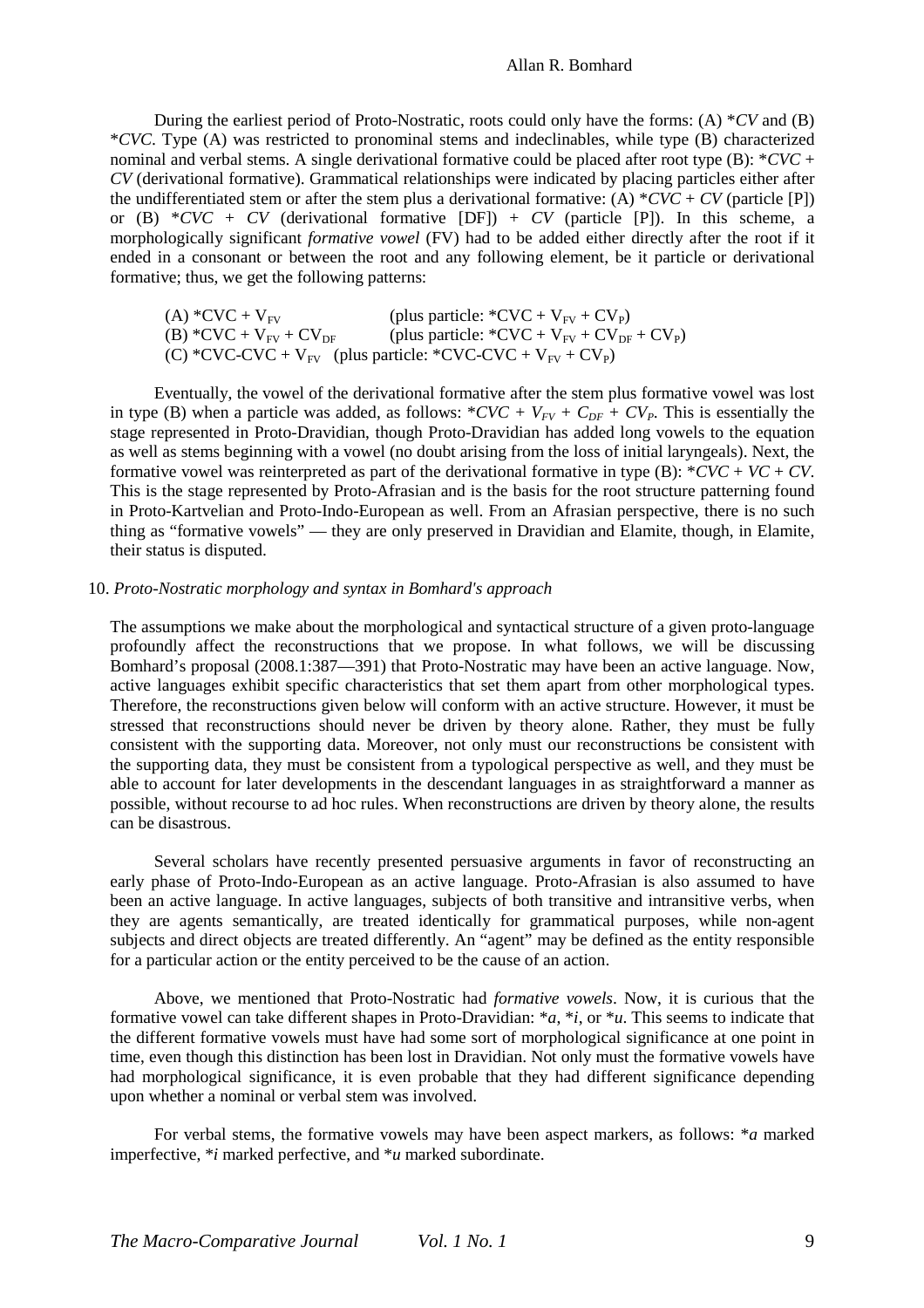For nominal stems, the situation is a bit more complicated. The following patterning may be reconstructed for the earliest period of development in Proto-Nostratic: \*-*i*/\*-*u* was used to mark the subject in active constructions, while  $*$ -*a* was used to mark the direct object in active constructions as well as the subject in stative constructions. \*-*a* was also used to mark the so-called "*status indeterminatus*".

In later Proto-Nostratic, this patterning became disrupted, though it may have survived into Proto-Afrasian. In later Proto-Nostratic, the relational markers \*-*ma* and \*-*na* came to be used to mark the direct object in active constructions as well as the subject in stative constructions. Eventually, these relational markers became the primary means of marking the direct object in active constructions or the subject in stative constructions, with the result that the older patterning became disrupted. Thus, in the latest stage of the Nostratic parent language, we find the following patterning:

- 1. \*-*i*/\*-*u*: used to mark the subject in active constructions:
	- $(A) * CVC + i/u$
	- (B)  $*CVC + i/u + CV_{DF}$
	- $(C)$  \*CVC-CVC +  $i/u$
- 2.  $*$ -*a*  $\sim$   $*$ -*ma*/ $*$ -*na*: used to mark the direct object in active constructions as well as the subject in stative constructions:
	- (A)  $*CVC + a$  plus  $*$ -*ma*/ $*$ -*na*:  $*CVC + a + ma/na$ (B) \*CVC + a + CV<sub>DF</sub> plus \*-*ma*/\*-*na*: \*CVC + a + C(V)<sub>DF</sub> + ma/na (C) \*CVC-CVC + a plus \*- $ma$ <sup>\*</sup>- $na$ : \*CVC-CVC + a + ma/na

\*-*ma*/\*-*na* was the first case form (bound relational marker) to develop in Proto-Nostratic. The second was the genitive (in the sense 'belonging to') in \*-nu. Indeed, these are the only two bound relational markers that can be confidently reconstructed for the latest period of Proto-Nostratic. Finally, it seems likely that unextended \*-a remained as the indicator of the *status indeterminatus*.

Proto-Nostratic syntax was head-final, or left-branching, that is, dependents preceded their heads according to the so-called "rectum-regens rule". In other words, "adverbs" preceded verbs, "adjectives" preceded nouns, and auxiliaries followed the main verb, though it must be emphasized here that adjectives did not exist as an independent grammatical category in Proto-Nostratic. The unmarked syntactical order was Subject + Object + Verb (SOV).

## 11. *Reconstructed pronominal, deictic and anaphoric stems*

#### 11.1. *First Person Stems*

First person singular (active): \*mi First person plural (inclusive, active): \**ma* First person (stative):  $*k^wa$ First person (stative): \**Ha* First person singular: \**na* First person plural (exclusive, active): \**na* First person (postnominal possessive/preverbal agentive): \**ˀiya*

#### 11.2. *Second Person Stems*

Second person (active):  $*f<sup>h</sup>i$  ( $\sim * t<sup>h</sup>a$ )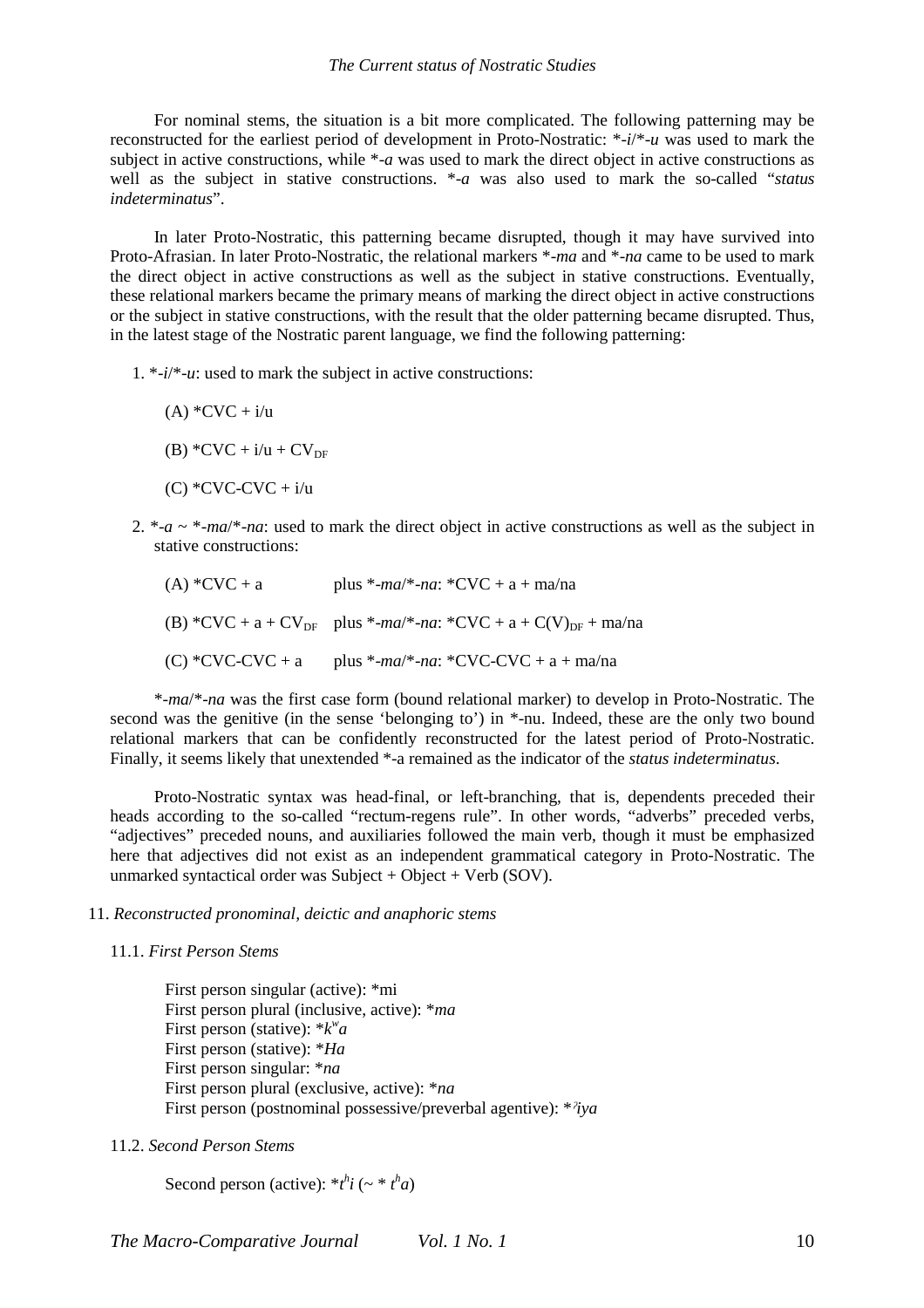Second person: \**si* Second person: \**ni*

11.3. *Anaphoric and Deictic Stems* 

Pronominal base of unclear deictic function: \*-*gi*/\*-*ge* Deictic particle: (A)  $*^2a^{-1}*^3a$ - (distant), (B)  $*^7i^{-1}*^2e$ - (proximate), and (C)  $*^7u^{-1}*^7o$ -(intermediate) Deictic particle: (A)  $*k^h a^{-k} k^h a$ - (proximate), (B)  $*k^h u^{-k} k^h a$ - (distant), and (C)  $*k^h i^{-k} k^h a^{-k}$ (intermediate) Deictic particle: (A)  $*$ t<sup>h</sup>a-/ $*$ t<sup>h</sup>a- (proximate), (B)  $*$ t<sup>h</sup>u-/ $*$ t<sup>h</sup>o- (distant), and (C)  $*$ t<sup>h</sup>i-/ $*$ t<sup>h</sup>e-(intermediate) Deictic particle: \**ša*-/\**šə*-Anaphoric pronoun stem: \**si*-/\**se*-Anaphoric pronoun stem: \**na*-, \**ni*-Deictic particle:  $*_{t}^{y}h_{a}$ - 'that over there, that yonder (not very far)'

# 11.4. *Interrogative, Relative, and Indefinite Stems*

Relative: \**k whi*-/\**k wh e*-; interrogative: \**k wh a*-/\**k wh ə*-Interrogative-relative stem: \**ˀay*-, \**ˀya*-Interrogative: \**mi*-; relative: \**ma*-Interrogative-relative: \**na* Indefinite: \**ma*-, \**mi*-, \**mu*-Indefinite:  $d^{\gamma}i$ -/ $d^{\gamma}e$ - 'this one, that one'

## 12. *Proto-Nostratic nominal morphology*

The overall structure of nominals (nouns and adjectives) was as follows:

 $Root + formative vowel (+ derivational suffix)$ (+ relational marker) (+ number marker)

A stem could consist of the unextended root or the root extended by a single derivational suffix (preceded, as indicated above, by a formative vowel). As has already been noted, it is necessary to recognize two distinct periods of development in Proto-Nostratic. In the earliest phase of development, the relational markers listed below were free relational morphemes (postpositional particles). In later Proto-Nostratic, however, at least two of them were well on their way to becoming bound relational morphemes (case suffixes).

As already noted, only the following two bound relational markers (case suffixes) can be confidently reconstructed for the latest period of Proto-Nostratic: (A) direct object \*-*ma*, \*-*na* and (B) genitive \*-*nu*. Other case relationships were expressed by postpositions (see below for a list), some of which developed into bound case morphemes in the individual daughter languages. This is confirmed by Dravidian, where only the accusative (\*-*ay*, \*-*Vn*), dative (\*-*kk*-/\*-*k*-), and genitive (\*-*a*, \*-*in*) can be confidently reconstructed for the Dravidian parent language. Other case forms developed within the Dravidian daughter languages. Likewise, only the following two grammatical cases can be reconstructed for Proto-Uralic: (A) accusative \*-*m*, which probably was used to mark the definite direct object of finite verbs, and (B) a subordinate suffix \*-*n*, which functioned as a genitive/nominalizer with nouns and as an adverb formant with verbs. There were also at least three local cases in Proto-Uralic: (A) locative  $*$ -*nA*, (B) separative  $*$ -*tA*  $\sim$   $*$ -*tI*, and (C) and perhaps the latives \*-*k* (and/or \*-*ŋ*) and \*-*t*<sup>*y*</sup> (traditional \*-*ć*) (and/or \*-*n*<sup>*y*</sup> [traditional \*-*ń*]). Denis Sinor (1988:714—725) has devoted an important study to the question of common case markers between Uralic and Altaic. He, too, posits a Proto-Uralic accusative in \*-*m* and a genitive in \*-*n*. For the former, he notes that nothing comparable can be posited for Proto-Turkic or Proto-Mongolian, but he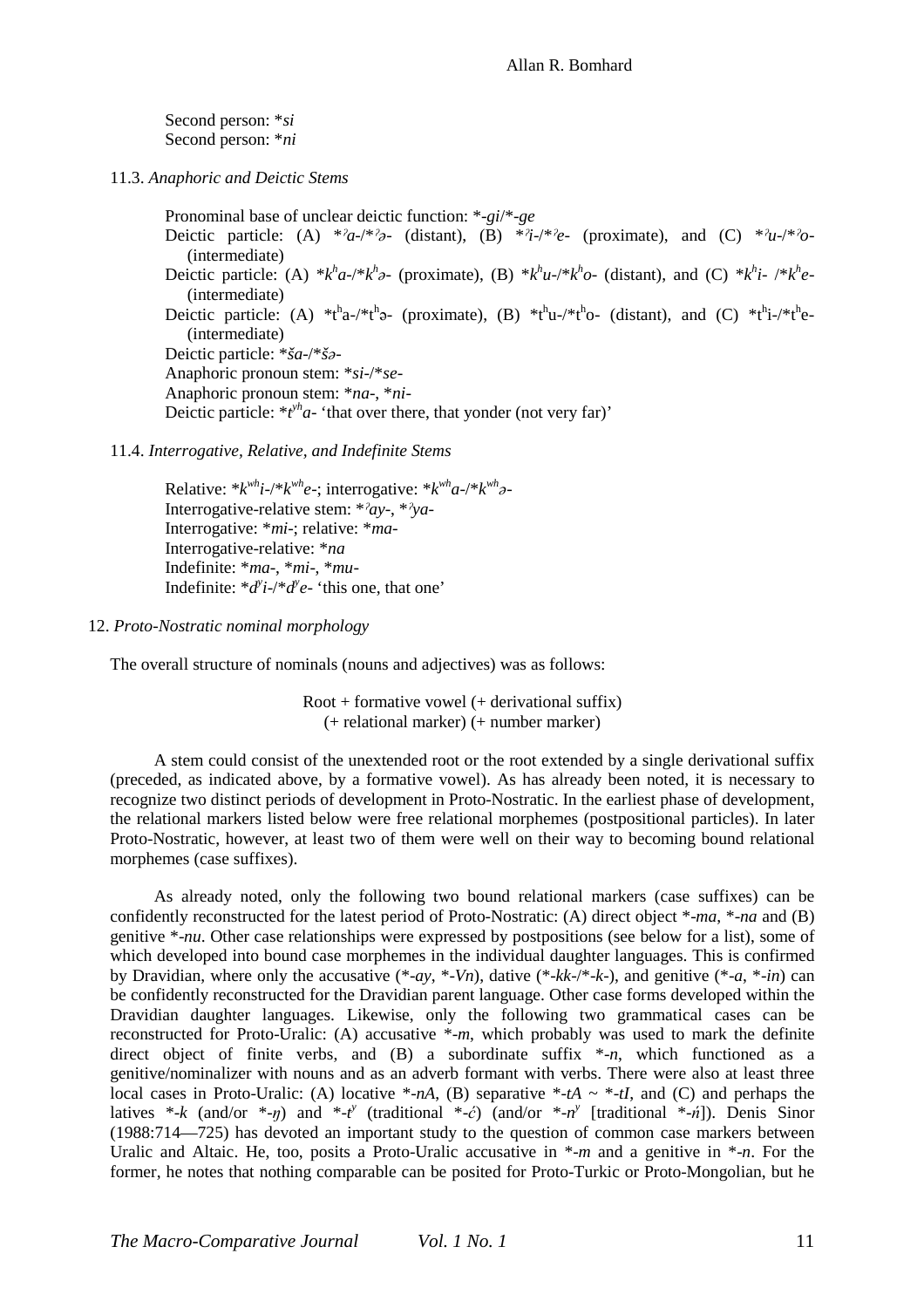does reconstruct a Proto-Tungus accusative \*-*m*, which is in agreement with what is found in Uralic. The clearest parallels for the latter are to be found in the Proto-Mongolian genitive \*-*n* and in the Proto-Turkic genitive \*-*n*. The genitive and accusative have converged in some Mongolian languages. This seems to indicate that Proto-Mongolian may have preserved the \*-*n* variant accusative form as opposed to the \*-*m* variant found in Uralic and Tungus. Sinor (1988:715—725) also discusses the Uralic and Altaic parallels between various local cases. Finally, it is worth mentioning here that, within Afrasian, Zaborski (1990:628) tentatively reconstructs the following case morphemes for Proto-Omotic: (A) nominative  $*_i$ , (B) genitive-instrumental-directional  $*_k$ V, (C) dative  $*_s$ , (D) dativecomitative  $*$ -*rV*, (E) accusative  $*$ -*a* and  $*$ -*nV*, (F) instrumental-locative-directional-dative  $*$ -*nV*, and (G) ablative \*-*pV*. Zaborski (1990:618) notes that some of these case forms may go back to earlier postpositions. Parallels with Cushitic show that at least some of these case forms go back to Proto-Afrasian. Diakonoff (1988:61) notes that the following cases can be established for Proto-Afrasian with reasonable certainty: (A) \*-*Vš*, \*-*šV* locative-terminative; (B) \*-*dV*, \*-*Vd* comitative, dative; (C) \*-*kV* ablative and comparative; (D) \*-*Vm* locative-adverbialis; (E) \*-*l* directive; and (F) \*-*p* (also \*-*f*) ablative (in Omotic); conjunction, demonstrative pronoun in other languages. The ultimate Nostratic origin of several of the case forms posited by Zaborski for Proto-Omotic and by Diakonoff for Proto-Afrasian is completely transparent. In Proto-Nostratic, adjectives did not exist as a separate grammatical category. They were differentiated from nouns mainly by syntactical means — "adjectives" preceded the nouns they modified. Moreover, they did not agree with the head noun in number or gender.

#### 12.1. *Reconstructed relational markers*

Direct object: \*-*ma* Direct object: \*-*na* Possessive: \*-*nu* 'belonging to' Possessive: \*-*lV* 'belonging to' Dative: \*-*na* 'to, for' Directive: \*-*k*<sup>h</sup>a 'direction to or towards, motion to or towards' Directive(-locative): \*-*ri* 'direction to or towards, motion to or towards' (?) Locative: \*-*ni* 'the place in, on, or at which something exists or occurs' Locative, instrumental-comitative: \*-*ma* 'in, from, with' Locative: \*-*bi* 'in addition to, together with' Locative: \*-*i* 'near to, near by' (?) Comitative-locative: \*-*da* 'together with' Oblique:  $*$ - $t^h a$ 

## 12.2. *Reconstructed dual and plural markers*

Dual:  $*k^h i(-nV)$ Plural:  $*$ -*t<sup>h</sup>a* Plural: \*-*ri* Plural:  $*$ - $k<sup>h</sup>$ *u* Plural (Eurasiatic only): \*-*sV* Plural/collective: \*-*la* Plural: \*-*nV*

Note: plurality could also be expressed by reduplication of the root.

#### 12.3. *Reconstructed derivational suffixes*

Nominalizer: \*-*ri*/\*-*re* Nominalizer: \*-*ma* Nominalizer: \*-*ya* Nominalizer: \*-*t h a*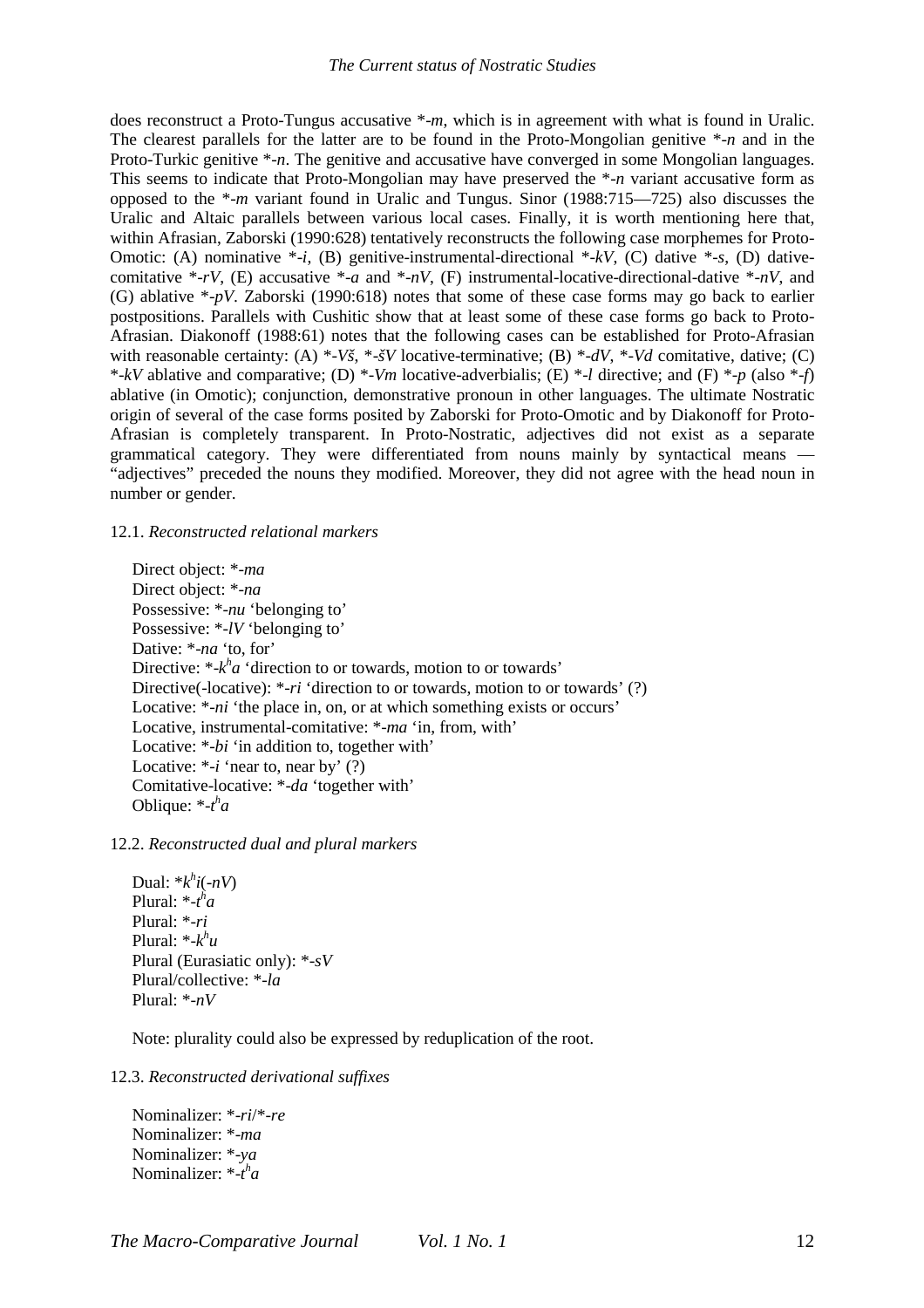Nominalizer: \*-*na* Nominalizer: \*-*la* Nominalizer: \*-*k h a* Nominalizer: \*-*k'a*

13. *Proto-Nostratic Verbal morphology* 

In Proto-Nostratic, verbs fell into two types of construction: (1) active and (2) stative. In active constructions, which usually involved transitive verbs, the grammatical subject of the verb represented the agent performing the action, and the direct object represented the patient, or recipient, of the action. Stative constructions, on the other hand, expressed a state of affairs, rather than an event. Verbs expressed aspectual contrasts rather than temporal contrasts. Tense relates the time of the situation referred to to some other time, usually to the moment of speaking, while aspect marks the duration or type of temporal activity denoted by the verb. Proto-Nostratic had two aspects: (A) perfective (past) and (B) imperfective (non-past). Proto-Nostratic also had, at the very least, the following moods: (A) indicative; (B) imperative; (C) conditional; (D) hortatory-precative; (E) inchoative; and (F) prohibitive. There was also a causative construction.

The overall structure of verbs was as follows:

 $Root + formative vowel (+ derivational suffix)$ (+ mood marker) (+ person marker) (+ number marker)

A stem could consist of the unextended root or the root extended by a single derivational suffix (preceded, as indicated above, by a formative vowel). The position of the number marker seems to have been flexible — it could also be placed before the person marker. Gender was not marked. There were no prefixes in Proto-Nostratic. We may note here that Krishnamurti (2003:279 and 312) posits the following structure for verbs in Proto-Dravidian:

## Stem + tense-mood + (gender-)number-person marker

Stative verbs were indifferent to number and, therefore, had no plural forms. They also had a special set of person markers different from those of active verbs:

|                |                                                | Active person markers                               | Stative person markers |
|----------------|------------------------------------------------|-----------------------------------------------------|------------------------|
| Person         | Singular                                       | Plural                                              |                        |
| P <sub>1</sub> | $*_{mi}$                                       | <i>*ma</i> (inclusive) (+ plural marker)            | $* k^h a$              |
|                | $*_{na}$                                       | <i>*na</i> (exclusive) (+ plural marker)            | $*Ha$                  |
|                | $*_{t}{}^{h}i$                                 | $*_{t}^{h}$ i (+ plural marker)                     | $*_{t}{}^{h}i$         |
| P <sub>2</sub> | $*_{si}$                                       |                                                     |                        |
|                | $*_{ni}$                                       |                                                     |                        |
| P <sub>3</sub> | * $\check{a}a^{-}/\check{a}a^{-}$              | * $\check{s}a$ -/* $\check{s}a$ - (+ plural marker) | *Ø                     |
|                | $*na-, *ni-$<br>$*na-, *ni- (+ plural marker)$ |                                                     |                        |

Table4: Proto-Nostratic reconstructed pronouns

Morphologically, verbs could be either finite or non-finite. Finite forms could be marked for aspect, mood, person, and number, but not for gender or tense. Non-finite forms exhibited nominal inflection. In unmarked word order, the verb occupied the end position of a clause.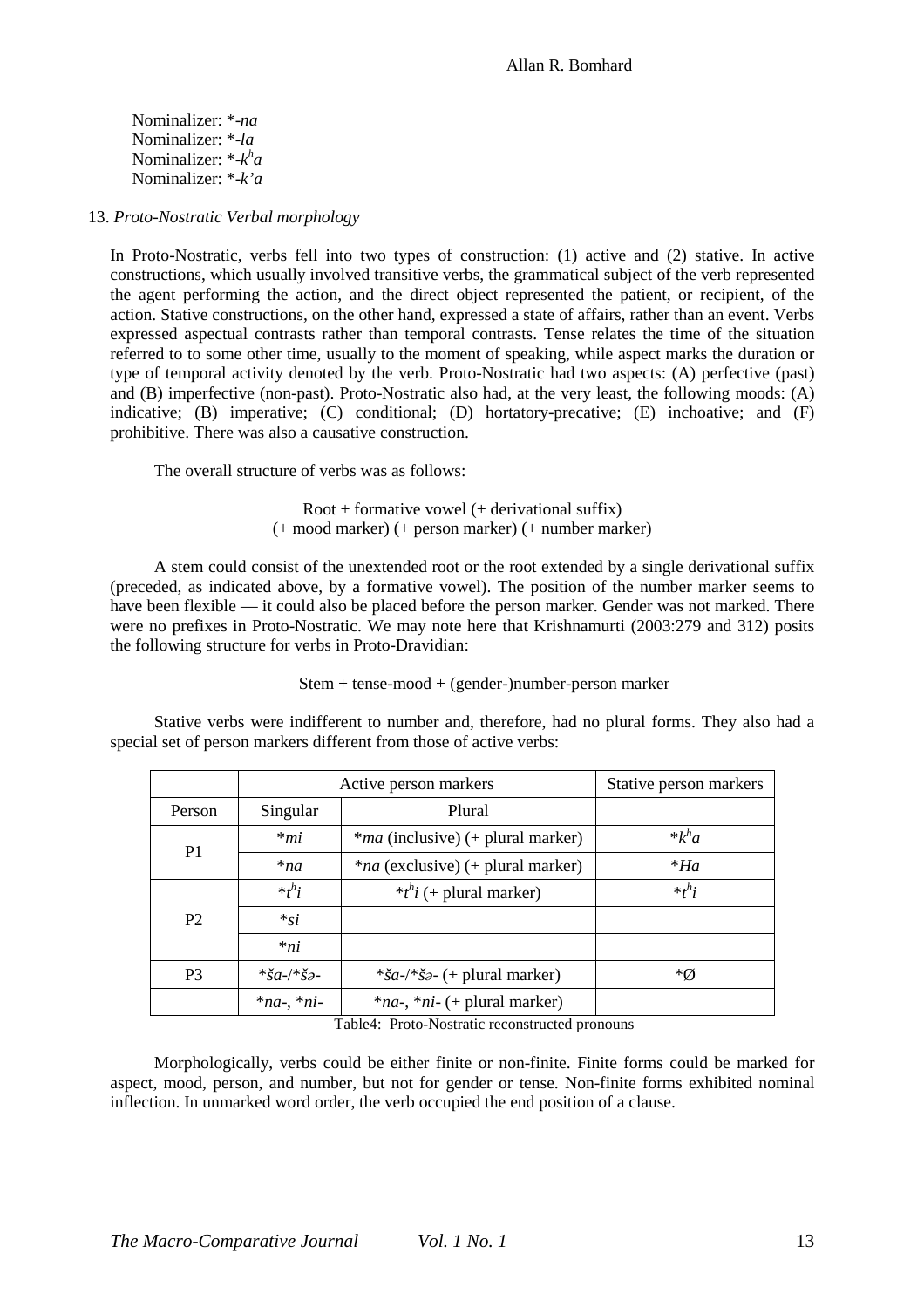## 13.1. *Non-finite verb suffixes*

The following non-finite verb forms are widespread enough in the Nostratic daughter languages to guarantee their common origin, and, consequently, they are listed separately here. However, at the Proto-Nostratic level, they were indistinguishable from the nominalizing suffixes listed above.

Participle: \*-*na* Participle: \*-*t h a* Gerundive-participle: \*-*la*

13.2. *Finite verb suffixes: mood markers*

Imperative:  $A^hA^hA$ ,  $A^hA^hA^hA^h$ Conditional: \*-*ba* Hortatory-precative: \*-*li* Inchoative: \*-*na*

Note: the bare stem could also serve as imperative.

13.3. *Finite verb suffixes: others*

Causative: \*-*sV*

#### 14. *Illič-Svityč's and Dolgopolsky's Views on Proto-Nostratic Morphology*

Illič-Svityč never published his views on Nostratic morphology during his lifetime. However, his notes were gathered together and published by Vladimir Dybo in 2004 in the proceedings of the Pécs Centennial Conference, edited by Irén Hegedűs and Paul Sidwell. According to Illič-Svityč, Proto-Nostratic was an inflected language, apparently of the accusative type. It had both nouns and adjectives. Nominal declension was only available in the singular. Adjectives were declined only if they were substantivized and used independently. Illič-Svityč reconstructs the nominal paradigm as follows:

- 1. Nominative-accusative: \**-Ø* (zero); used for subject and unmarked object;
- 2. Marked object: \**-mʌ*; used if the object had to be topicalized in the sentence if the possibility existed for an ambiguous interpretation of the phrase and if a definite object was indicated;
- 3. Genitive (connective): \**-n*; possessive, etc.;
- 4. Instrumental: \**-tʌ*
- 5. Local cases: Lative: \**-ḳa*; Ablative: \**-da*; Essive (locative): \**-n*.

Plurality was primarily indicated by a special marker: \**-t*. Illič-Svityč also reconstructs an oblique plural marker \**-j*, though he notes that this is less certain. Illič-Svityč reconstructs the following types of personal pronouns:

- 1. Independent pronouns specifically for indicating the pronominal subject;
- 2. Forms of the subject standing by a verb, primarily in a position preceding a noun;
- 3. Forms of the direct object of a verb, primarily in a position preceding a noun after the form of the subject;
- 4. Possessive forms next to nouns, primarily in a position after a noun.

Only the first and second person singular and plural pronouns were represented in these four types. Illič-Svityč reconstructs the following stems for these types:

1. Independent pronouns; these stems could be extended by a facultative emphatic element \**-na*:

1st person singular: \**ʌke-na*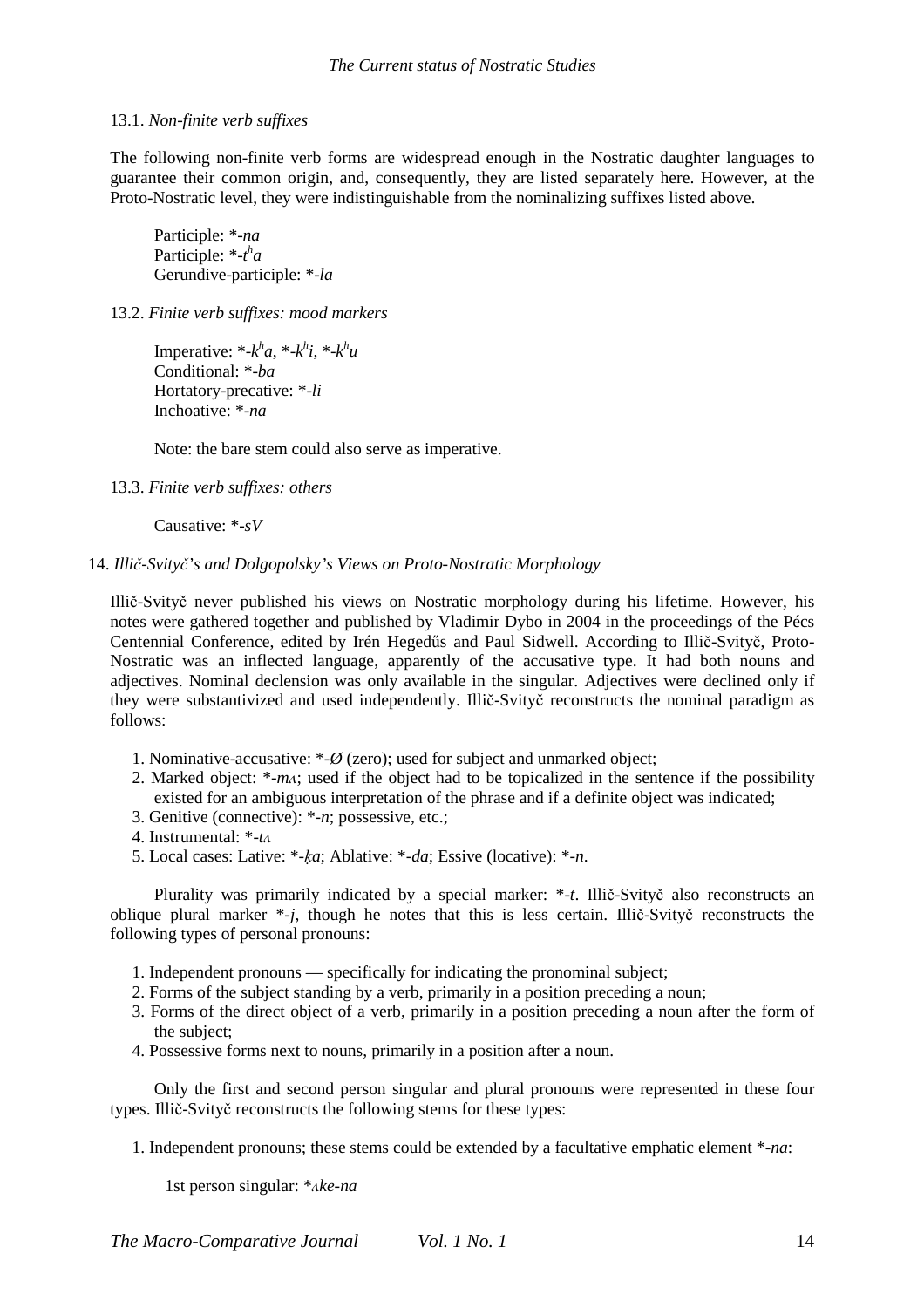2nd person singular: \**ṭʌ-na* 1st person plural: \**naHe-na* 2nd person plural: *?*

2. Forms of the subject of verbs:

1st singular: \**a-*2nd singular: \**ta-*1st plural: \**na-*2nd plural: *?*

3. Forms of the direct object:

1st singular: \**mi-*; 2nd singular: \**k-*; 1st plural: ? 2nd plural: ?

4. Possessive forms:

1st singular: \**mi-*2nd singular: \**si-*1st plural: \**mʌn* 2nd plural: \**sʌn*

Illič-Svityč also posits the following demonstrative stems (fulfilling the function of 3rd person pronouns): \**ta-*, \**šä-*, \**mu-*; the following interrogative stems: \**ḳo* 'who?', \**mi* 'what?'; and the following interrogative-relative stems: \**ja*, \**na* (?).

Illič-Svityč's views on verb morphology were not as well developed. He reconstructs an imperative as well as the following two opposing verb categories: (1) The first designated the action itself (transferred to the object in the case of transitive verbs). This was used with the subject pronoun and (in the case of transitive verbs) with the object pronoun. Here, the nominal direct object was the marked form, and the verb stem coincided with the infinitive. (2) The other verb form was a derived noun ending in \**-a*. It indicated the state of the subject. If the verb were transitive, it contained only the prefix of the subject, and, in this case, the object noun could not be marked and thus always appeared in the subjective-objective case. Finally, Illič-Svityč suggests that there existed a temporal (or aspectual) distinction between these two basic verb categories, which was probably realized with the help of deictic particles of pronominal origin.

Dolgopolsky's views on Proto-Nostratic morphology differ from those of Illič-Svityč. According to Dolgopolsky, Proto-Nostratic was a highly analytic language. Dolgopolsky notes that Illič-Svityč, although recognizing the analytical status of many grammatical elements in Proto-Nostratic, still believed that some of them were agglutinated suffixes, specifically, the marker of oblique cases  $*$ -n (= Dolgopolsky's  $*nu$  'of, from'), the formative of marked accusative  $*$ -m[ $\alpha$ ] (= Dolgopolsky's \**mA*), the plural marker \**-NA* (= Dolgopolsky's \**n*̄*[ä]*, used to mark collectivity and plurality), and several others. Dolgopolsky points out that Illič-Svityč's position is unacceptable inasmuch as the Proto-Nostratic formants in question still preserve the following traces of their former analytic status: (1) mobility within a sentence (a feature of separate words rather than suffixes); (2) the fact that several particles are still analytic in some of the Nostratic descendant languages; and (3) the fact that Proto-Nostratic etyma with grammatical and derivational function are sometimes identical with "autosemantic words".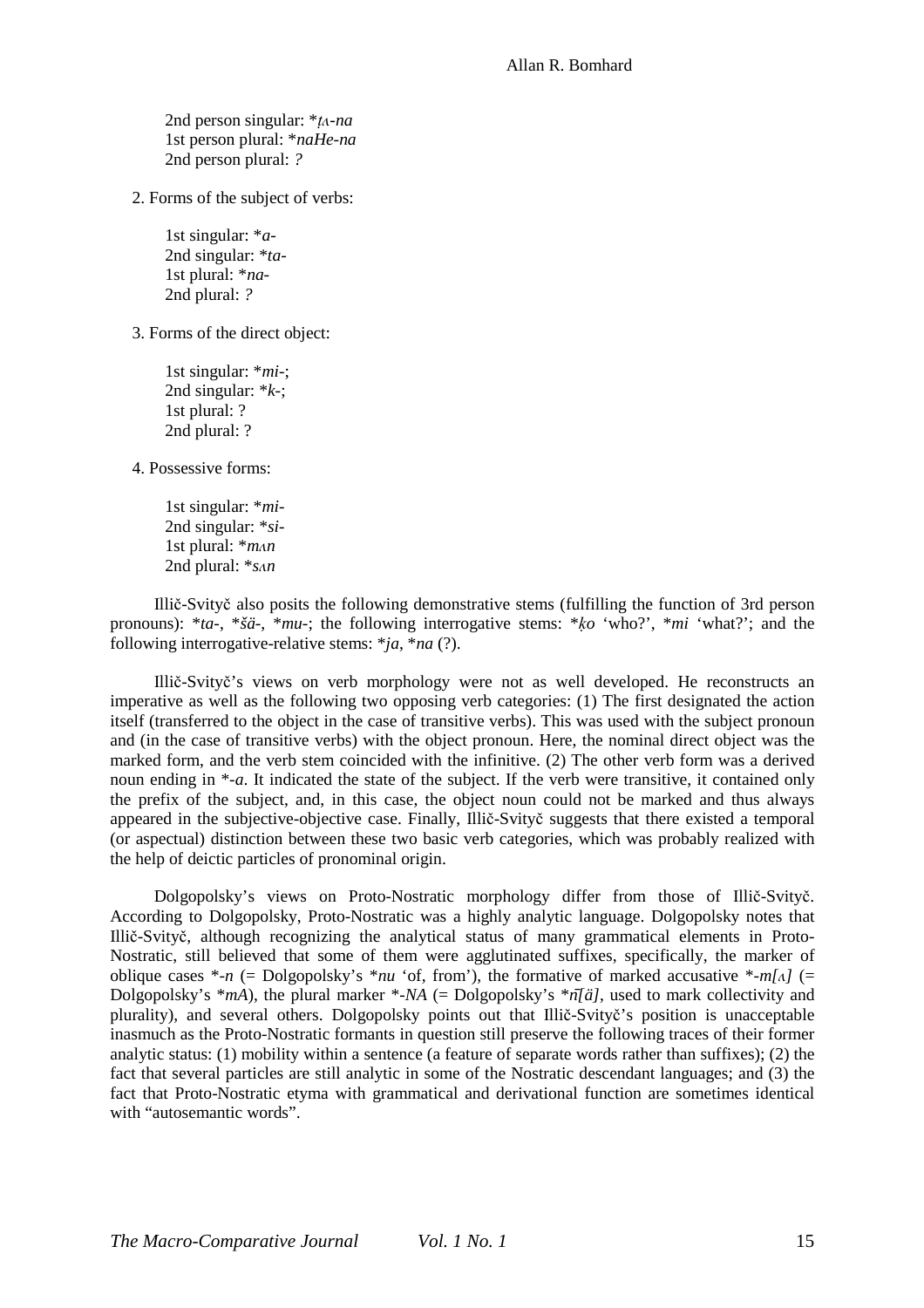Though Bomhard mostly agrees with Dolgopolsky that Proto-Nostratic was originally an analytic language, he maintains that, in its latest stage of development, several of the particles were beginning to develop into bound relational markers.

Bomhard devotes two chapters in his 2008 book to Proto-Nostratic morphology. In the first chapter (Chapter 16), he presents the evidence, while, in the following chapter (Chapter 17), he attempts a systematic reconstruction of Proto-Nostratic morphology.

## 15. *Prohibitive/negative particles and indeclinables*

Bomhard (2008.1:368—373, 1:383—386, 1:415) reconstructs the following negative/prohibitive particles and indeclinables for Proto-Nostratic:

Negative particles: \**na*, \**ni*, \**nu*  Prohibitive particle: \**ma(ˀ)*  Negative particle: \**ˀal-* (~ \**ˀəl-*) Negative particle: \**li* (~ \**le*) (?) Negative particle: \**ˀe*  Post-positional intensifying and conjoining particle:  $* k^{wh} a - (- *k^{wh} a)$ Particle:  $* k^{wh}ay$ - 'when, as, though, also' Particle: \**har*<sup>y</sup>- 'or; with, and; then, therefore' Particle: \**ˀin-* (~ \**ˀen-*), \**(-)ni* 'in, into, towards, besides, moreover' Sentence particle: \**wa* (~ \**wə*) 'and, also, but; like, as' Coordinating conjunction: \**ˀaw-*, \**ˀwa-* (~ \**ˀwə-*) 'or'

Note: The *CVC-* root structure patterning of some of these forms points to their ultimate nominal or verbal origin. For example, the negative particle \**ˀal-* (~ \**ˀəl-*) must ultimately have been a negative verb stem meaning 'to be not so-and-so', as in its Dravidian derivatives, while \**ˀin-* (~ \**ˀen-*), \**(-)ni* was originally a nominal stem meaning 'place, location'.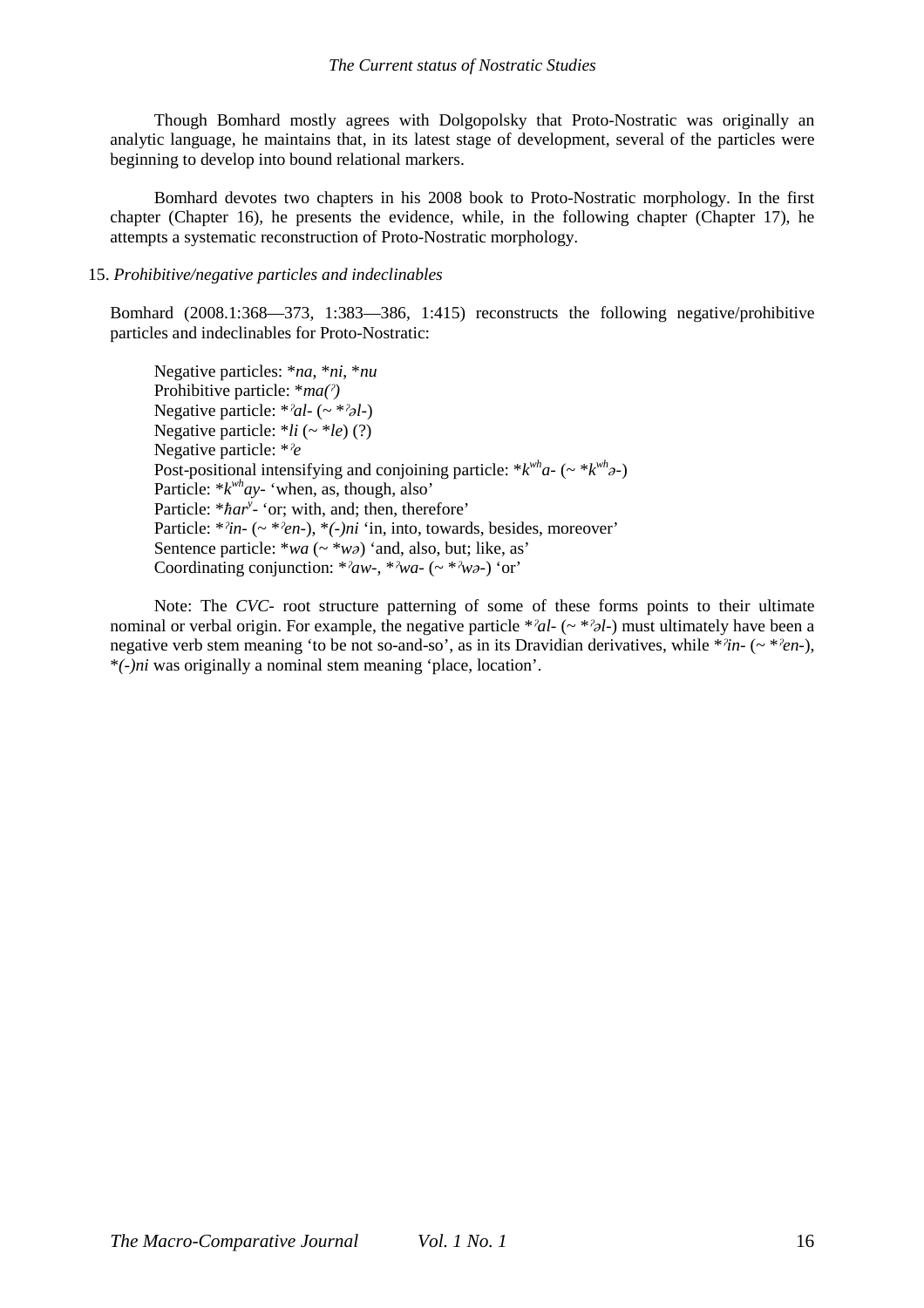| Proto-<br>Nostratic | Proto-<br>IE   | Proto-<br>Kartvelian | Proto-<br>Afrasian | Proto-<br>Uralic | Proto-<br>Dravidian | Proto-<br>Altaic | Proto-<br>Eskimo |
|---------------------|----------------|----------------------|--------------------|------------------|---------------------|------------------|------------------|
| $b-$                | b <sup>h</sup> | $b-$                 | $b-$               | $p-$             | $p-$                | $b-$             | $p-$             |
| $-b-$               | $-bh$          | $-b-$                | $-b-$              | $-W-$            | $-pp$ -/-vv-        | $-b-$            | $-V-$            |
| p <sup>h</sup>      | p <sup>h</sup> | $p-$                 | $p-, f-$           | $p-$             | $p-$                | p <sup>h</sup>   | $p-$             |
| $-ph$               | $-ph$          | $-p-$                | $-p-,-f-$          | $-p-$            | $-pp$ -/-v-         | $-ph$            | $-p(p)$ -        |
| $p'$ -              | $(p^2-)$       | $p'$ -               | $p'$ -             |                  |                     | $p-$             |                  |
| $-p$ <sup>-</sup>   | $(-p^2-)$      | $-p$ <sup>-</sup>    | $-p$ <sup>-</sup>  |                  |                     | $-p-$            |                  |
|                     |                |                      |                    |                  |                     |                  |                  |
| Proto-<br>Nostratic | Proto-<br>IE   | Proto-<br>Kartvelian | Proto-<br>Afrasian | Proto-<br>Uralic | Proto-<br>Dravidian | Proto-<br>Altaic | Proto-<br>Eskimo |
| d-                  | d <sup>h</sup> | $d-$                 | $d-$               | $t-$             | $t-$                | $d-$             | $t-$             |
| $-d-$               | $-dh$ -        | $-d-$                | $-d-$              | $-t-$            | $-t(t)$ -           | $-d-$            | -ð-              |
| t <sup>h</sup>      | t <sup>h</sup> | $t-$                 | $t-$               | $t-$             | $t-$                | t <sup>h</sup>   | $t-$             |
| $-th$               | $-th$          | $-t-$                | $-t-$              | $-t(t)$ -        | $-tt-$              | $-th$            | $-t(t)-$         |
| $t'$ -              | $t'$ -         | $t'$ -               | $t'$ -             | $t-$             | $t-$                | $t-$             | $t-$             |
| $-t$ -              | $-t$ -         | $-t$ -               | $-t$ -             | $-t-$            | $-t(t)-$            | $-t-$            | $-t-$            |

# Appendix 1: *Nostratic Sound Correspondences According to Bomhard*

| Proto-<br><b>Nostratic</b> | Proto-<br>IE | Proto-<br>Kartvelian | Proto-<br>Afrasian | Proto-<br>Uralic | Proto-<br>Dravidian | Proto-<br>Altaic | Proto-<br>Eskimo |
|----------------------------|--------------|----------------------|--------------------|------------------|---------------------|------------------|------------------|
| $m-$                       | m-           | m-                   | $m-$               | m-               | m-                  | $m-$             | m-               |
| $-m-$                      | $-m-$        | $-m-$                | $-m-$              | $-m-$            | $-m-$               | $-m-$            | $-m-$            |
| n-                         | n-           | n-                   | $n-$               | n-               | n-                  | n-               | n-               |
| $-n-$                      | -n-          | $-n-$                | $-n-$              | -n-              | $-n$ -/-n-          | $-n-$            | -n-              |
| $nY-$                      | $n-$         |                      | n-                 | $n^{y}$          | $\tilde{n}$ -       | $nY-$            |                  |
| $-ny$ -                    | $-n-$        |                      | $-n-$              | $-ny$ -          | -n-                 | $-ny$ -          |                  |
| -n-                        | -n-          |                      | -n-                | -n-              | -ņ-                 | -n-              | -n-              |

| Proto-<br><b>Nostratic</b>     | Proto-<br>IE   | Proto-<br>Kartvelian                                   | Proto-<br>Afrasian             | Proto-<br>Uralic | Proto-<br>Dravidian | Proto-<br>Altaic    | Proto-<br>Eskimo |
|--------------------------------|----------------|--------------------------------------------------------|--------------------------------|------------------|---------------------|---------------------|------------------|
| $d^y$ -                        | d <sup>h</sup> | $\check{3}g$ -                                         | $d^y$ -                        | $t^y-$           | $C-$                | $\check{3}$ -       | $C-$             |
| $-dy$ -                        | $-dh$          | $-3g-$                                                 | $-dy$ -                        | $-ty$ -          | $-c(c)$ -/-y-       | $-\frac{3}{5}-/-d-$ | $-C-$            |
| $t y h$ <sub>-</sub>           | t <sup>h</sup> | čk-                                                    | $t -$                          | $t^y-$           | $C-$                | $\check{c}$ h       | $C-$             |
| $-t$ <sub>yh</sub>             | $-th$          | $-\check{c}k$ -                                        | $-ty$ -                        | $-ty$ -          | $-c(c)$ -/-y-       | $-\check{c}$ h      | $-c(c)$ -        |
| $t$ <sup>'y<sub>-</sub></sup>  | $t'$ -         | $\check{\mathrm{c}}^{\,\prime}\mathrm{k}^{\,\prime}$ - | $t$ <sup>'y<sub>-</sub></sup>  | $t -$            | $C-$                | č-                  | $C-$             |
| $-t$ <sup>'y<sub>-</sub></sup> | $-t$ -         | $-\check{c}'\check{k}'$ -                              | $-t$ <sup>'y<sub>-</sub></sup> | $-tYtY-$         | $-c(c)$ -/-y-       | $-\check{C}$ -      | $-C-$            |
| $S_{\rm}$ y-                   | $S-$           | $\check{\mathrm{s}}\mathrm{k}$ -                       | $S_{\rm}$ y-                   | $S_{\rm}$ y-     | $C-$                | $S-$                |                  |
| $-SY-$                         | $-S-$          | $-\check{S}k$ -                                        | $-SY-$                         | $-SY-$           | $-c(c)$ -/-y-       | $-S-$               |                  |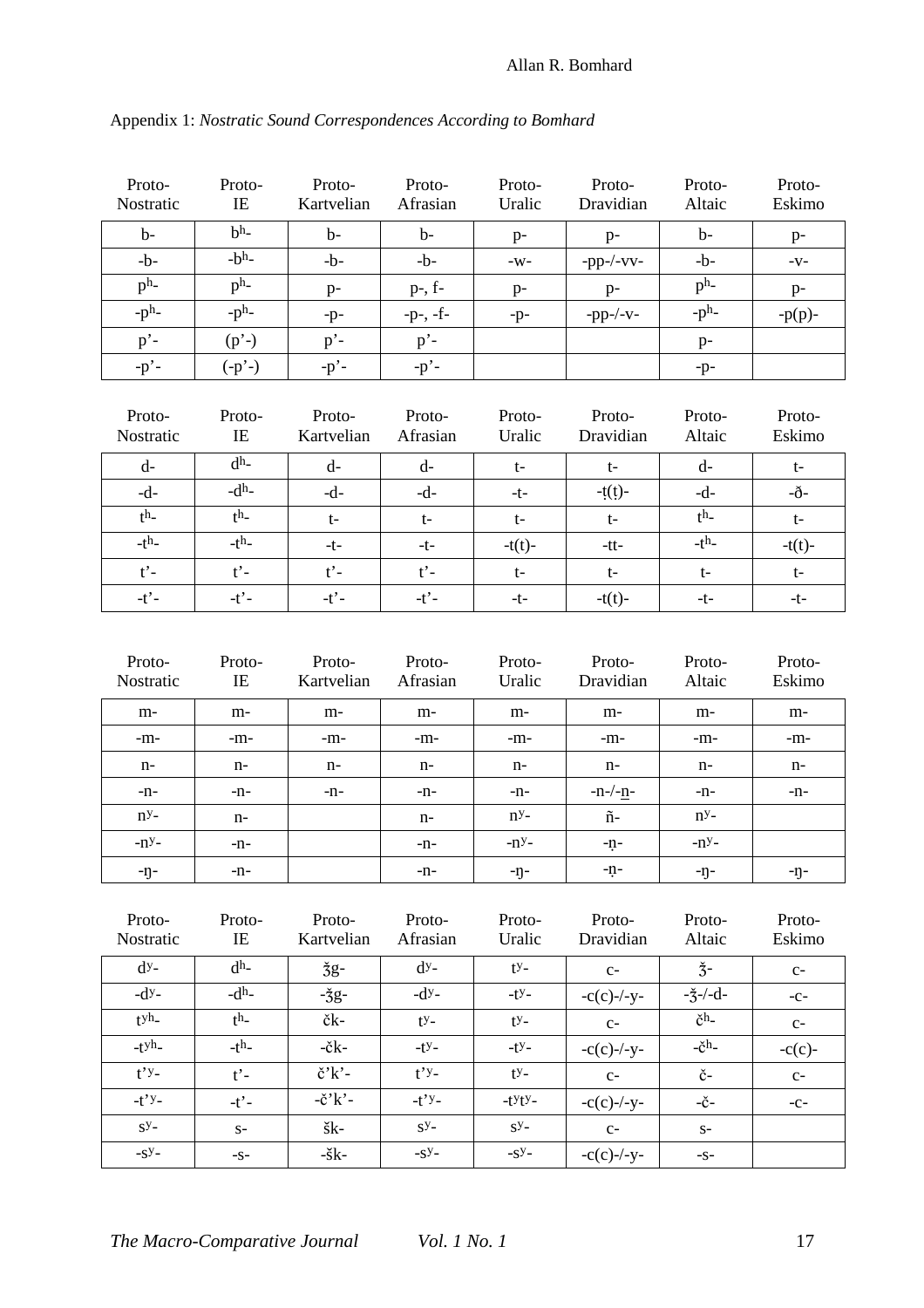# *The Current status of Nostratic Studies*

| Proto-<br><b>Nostratic</b> | Proto-<br>IE   | Proto-<br>Kartvelian | Proto-<br>Afrasian | Proto-<br>Uralic       | Proto-<br>Dravidian | Proto-<br>Altaic           | Proto-<br>Eskimo |
|----------------------------|----------------|----------------------|--------------------|------------------------|---------------------|----------------------------|------------------|
| $3-$                       | d <sup>h</sup> | $3-$                 | $3-$               | č-                     | $C-$                | $\check{3}$ -              | $C-$             |
| $-3-$                      | $-dh$          | $-3-$                | $-3-$              | $-\check{C}$ -         | $-c(c)$ -           | $-\frac{3}{5}-/-d-$        | $-C-$            |
| c <sup>h</sup>             | t <sup>h</sup> | $C-$                 | $C-$               | $\check{\mathrm{c}}$ - | $C-$                | $\check{c}$ h <sub>-</sub> | $C-$             |
| $-ch$                      | $-th$          | $-C-$                | $-C-$              | $-\check{C}$ -         | $-c(c)$ -           | $-\check{c}$ h-            | $-c(c)$ -        |
| $c'$ -                     | $t'$ -         | $c^*$ -              | $c'$ -             | $\check{\mathrm{c}}$ - | $C-$                | č-                         | $C-$             |
| $-c$ -                     | $-t$ -         | $-c$ -               | $-c$ -             | $-\check{C}$ -         | $-c(c)$ -           | $-\check{C}$ -             | $-C-$            |
| $S-$                       | $S-$           | $S-$                 | $S-$               | $S-$                   | $C-$                | $S-$                       |                  |
| $-S-$                      | $-S-$          | $-S-$                | $-S-$              | $-S-$                  | $-c(c)$ -           | $-S-$                      |                  |
| $Z-$                       | $S-$           | $Z-$                 | $Z-$               | $S-$                   |                     | $Z-$                       |                  |
| $-Z-$                      | $-S-$          | $-Z-$                | $-Z-$              | $-S-$                  |                     |                            |                  |

| Proto-<br><b>Nostratic</b> | Proto-<br>IE   | Proto-<br>Kartvelian | Proto-<br>Afrasian | Proto-<br>Uralic       | Proto-<br>Dravidian | Proto-<br>Altaic            | Proto-<br>Eskimo |
|----------------------------|----------------|----------------------|--------------------|------------------------|---------------------|-----------------------------|------------------|
| $\check{3}$ -              | d <sup>h</sup> | $\check{3}$ -        | $3-$               | č-                     | $C-$                | $\check{3}$ -               | $C-$             |
| $-\check{3}$ -             | $-dh$          | $-\check{3}$ -       | $-3-$              | -č-                    | $-c(c)$ -           | $-\frac{3}{5}-1$ -d-        | $-C-$            |
| $\check{c}$ h <sub>-</sub> | t <sup>h</sup> | č-                   | $C-$               | $\check{\mathrm{c}}$ - | $C-$                | $\check{c}$ h <sub>-</sub>  | $C-$             |
| $-\check{c}$ h             | $-th$          | $-\check{C}$ -       | $-C-$              | -č-                    | $-c(c)$ -           | $-\check{c}$ h <sub>-</sub> | $-c(c)$ -        |
| $\check{\rm c}'$ -         | $t'$ -         | $\check{\rm c}'$ -   | $c^{\prime}$ -     | $\check{\mathrm{c}}$ - | $C-$                | č-                          | $C-$             |
| $-\check{c}$ -             | $-t$ -         | $-\check{c}$ ' –     | $-c$ -             | -č-                    | $-c(c)$ -           | $-\check{C}$ -              | $-C-$            |
| $\check{S}$ -              | $S-$           | $\check{S}$ -        | $S-$               | $S-$                   | $C-$                | $S-$                        |                  |
| $-\check{S}-$              | $-S-$          | $-\check{S}-$        | $-S-$              | $-S-$                  | $-c(c)$ -           | $-S-$                       |                  |

| Proto-<br>Nostratic | Proto-<br>IE | Proto-<br>Kartvelian | Proto-<br>Afrasian                       | Proto-<br>Uralic        | Proto-<br>Dravidian | Proto-<br>Altaic | Proto-<br>Eskimo |
|---------------------|--------------|----------------------|------------------------------------------|-------------------------|---------------------|------------------|------------------|
| t <sup>4h</sup> -   | $kh$ -       | $X -$                | t <sup>i</sup> -                         | $S_{\rm}$ y-            | $C-$                | $\check{S}$ -    | . የ              |
| $-t^{h-}$           | $-kh$        | $-X -$               | $-t$ <sup><math>\frac{1}{2}</math></sup> | $-\delta$ -             | -k-                 |                  | $-1$             |
| $t_1$ .             | $k'$ -       |                      | $t_1$ .                                  | $\delta$ <sup>y</sup> - | t-                  |                  |                  |
| $-t$ <sup>2</sup> . | $-k$ -       |                      | $-t$ <sup>2</sup> -                      | $-\delta y$ -           | $-t(t)$ -           |                  |                  |

| Proto-<br>Nostratic | Proto-<br>IE   | Proto-<br>Kartvelian | Proto-<br>Afrasian | Proto-<br>Uralic | Proto-<br>Dravidian | Proto-<br>Altaic | Proto-<br>Eskimo       |
|---------------------|----------------|----------------------|--------------------|------------------|---------------------|------------------|------------------------|
| $g-$                | g <sup>h</sup> | $g-$                 | $g-$               | $k-$             | k-                  | $g-$             | $k - q -$              |
| $-g-$               | $-gh$          | $-g-$                | $-g-$              | $-X-$            | -k-                 | $-9-$            | $-\gamma$ -            |
| k <sup>h</sup>      | k <sup>h</sup> | k-                   | $k-$               | $k-$             | k-                  | k <sup>h</sup>   | $k - q -$              |
| $-kh$               | $-kh$          | -k-                  | -k-                | $-k(k)$ -        | $-k(k)$ -           | $-kh$            | $-k(k)$ -<br>$-q(q)$ - |
| $k'$ -              | $k'$ -         | $k'$ -               | $k'$ -             | $k-$             | $k-$                | $k-$             | $k - q -$              |
| $-k$ -              | $-k$ -         | $-k$ -               | $-k$ '-            | -k-              | $-k(k)$ -           | -k-              | $-k - q -$             |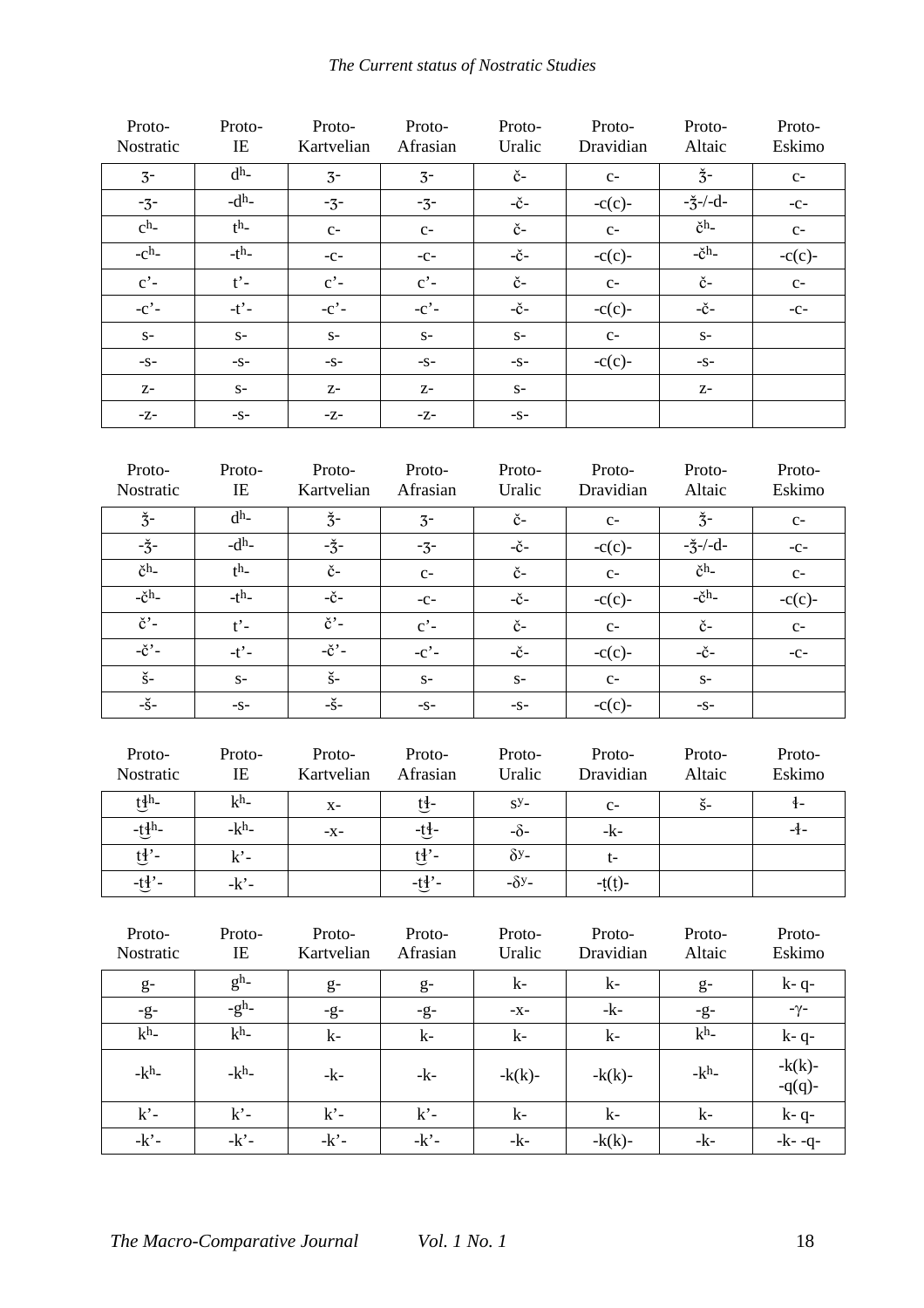| Proto-<br>Nostratic  | Proto-<br>IE         | Proto-<br>Kartvelian | Proto-<br>Afrasian     | Proto-<br>Uralic | Proto-<br>Dravidian | Proto-<br>Altaic    | Proto-<br>Eskimo            |
|----------------------|----------------------|----------------------|------------------------|------------------|---------------------|---------------------|-----------------------------|
|                      |                      |                      |                        |                  |                     |                     |                             |
| $g^w$ -              | gwh                  | $g$ w/u-             | $g^w$ -                | $k-$             | $k-$                | $g-$                | $k - q$                     |
| $-g^w$ -             | $-gwh$               | $-gw/u$ -            | $-gw$ -                | $-X -$           | $-k-$               | $-g-$               | $-\gamma$ -                 |
| $k$ wh_              | $k^{\text{wh}}$      | kw/u-                | $k^{w}$ -              | $k-$             | $k-$                | $kh$ -              | $k - q -$                   |
| $-kwh$               | $-kwh$               | $-kw/u$ -            | $-k^w-$                | $-k(k)$ -        | $-k(k)$ -           | $-kh$               | $-k(k)$ -<br>$-q(q)$ -      |
| $k^{\prime w}$       | $k^{\prime w}$ -     | $k'$ w/u-            | $k^{\prime w}$ -       | $k-$             | $k-$                | $k-$                | $k - q -$                   |
| $-k'$ <sup>w</sup> - | $-k'$ <sup>w</sup> - | $-k'w/u$ -           | $-k'$ <sup>w</sup> -   | $-k-$            | $-k(k)$ -           | $-k-$               | $-k-9-$                     |
|                      |                      |                      |                        |                  |                     |                     |                             |
| Proto-<br>Nostratic  | Proto-<br>IE         | Proto-<br>Kartvelian | Proto-<br>Afrasian     | Proto-<br>Uralic | Proto-<br>Dravidian | Proto-<br>Altaic    | Proto-<br>Eskimo            |
| $G-$                 | $gh$ -               | $G-$                 | $G - (?)$              | $k-$             | k-                  | $g-$                | $k - q$                     |
| $-G-$                | $-gh$                | $-G-$                | $-G-(?)$               | $-X -$           | $-k-$               | $-g-$               | $-\gamma$ -                 |
| $qh$ -               | $kh$ -               | $q-$                 | $q - (?)$              | $k-$             | $k-$                | $kh$ -              | $k - q -$                   |
| $-qh$ -              | $-kh$                | $-q-$                | $-q-(?)$               | $-k(k)$ -        | $-k(k)$ -           | $-kh$               | $-k(k)$ -<br>$-q(q)$ -      |
| $q'$ -               | $k'$ -               | $q'$ -               | $q'$ - $(?)$           | $k-$             | $k-$                | $k-$                | $k - q -$                   |
| $-q$ -               | $-k$ -               | $-q$ -               | $-q' - (?)$            | -k               | $-k(k)$ -           | $-k-$               | $-k-9-$                     |
| $q^{\prime w}$ -     | $k^{\prime w}$ -     | $q'w/u$ -            | $q^{\prime w_{-}}$ (?) | $k-$             | $k-$                | $k-$                | $k - q -$                   |
| $-q'$ <sup>w</sup> - | $-k'$ <sup>w</sup> - | $-q'w/u-$            | $-q^{\nu}$ (?)         | -k-              | $-k(k)$ -           | $-k-$               | $-k-9-$                     |
|                      |                      |                      |                        |                  |                     |                     |                             |
| Proto-               | Proto-               | Proto-               | Proto-                 | Proto-           | Proto-              | Proto-              | Proto-                      |
| Nostratic            | IE                   | Kartvelian           | Afrasian               | Uralic           | Dravidian           | Altaic              | Eskimo                      |
| $\Omega$ -           | $f_{\text{th}}$ -    | $\emptyset$ -        | $\Omega$ -             | $\emptyset$ -    | $\emptyset$ -       | $\emptyset$ -       | $\emptyset$ -               |
| $-\Omega$ -          | $-69$                | $-Q$ -               | $-\Omega$ -            | $-Q$ -           | $-Q$ -              | $-\boldsymbol{Q}$ - | $-\boldsymbol{\emptyset}$ - |

| $\Omega$    | Sh-   | Ø-                          | $\Omega$ -  | Ø-                          | Ø-                          | Ø-                          | Ø-                          |
|-------------|-------|-----------------------------|-------------|-----------------------------|-----------------------------|-----------------------------|-----------------------------|
| $-\Omega$ - | $-65$ | $-\boldsymbol{\emptyset}$   | $-\Omega$ - | $-\boldsymbol{Q}$ -         | $-\boldsymbol{\emptyset}$ - | $-\boldsymbol{\emptyset}$ - | $-\boldsymbol{\emptyset}$ - |
| ħ-          | ħþ-   | $X -$                       | ħ-          | Ø-                          | Ø-                          | Ø-                          | Ø-                          |
| -ħ-         | -ħհ-  | $-X -$                      | -ħ-         | $-Q$ -                      | $-\boldsymbol{\emptyset}$ - | $-\boldsymbol{\emptyset}$ - | $-Q$ -                      |
| $2 -$       | $2-$  | Ø-                          | $2-$        | Ø-                          | Ø-                          | Ø-                          | Ø-                          |
| $-2-$       | $-2-$ | $-\boldsymbol{\emptyset}$ - | $-2-$       | $-\boldsymbol{\emptyset}$ - | $-\emptyset$ -              | $-\boldsymbol{\emptyset}$ - | $-Q$ -                      |
| $h-$        | $h-$  | Ø-                          | $h-$        | Ø-                          | Ø-                          | Ø-                          | Ø-                          |
| $-h-$       | -h-   | $-\emptyset$ -              | $-h-$       | $-\boldsymbol{\emptyset}$ - | $-\boldsymbol{\emptyset}$ - | $-\boldsymbol{Q}$ -         | $-Q$ -                      |

| Proto-<br>Nostratic | Proto-<br>IE | Proto-<br>Kartvelian | Proto-<br>Afrasian | Proto-<br>Uralic | Proto-<br>Dravidian  | Proto-<br>Altaic | Proto-<br>Eskimo |
|---------------------|--------------|----------------------|--------------------|------------------|----------------------|------------------|------------------|
| $V -$               | $V -$        | $y-\sqrt{Q}$ -       | $V -$              | $V -$            | $y-\sqrt{Q}$ -       |                  | $V -$            |
| $-y-$               | $-V-$        |                      | $-V$ -             | $-V$ -           | -y-                  | $-V$ -           | $-Y-$            |
| $W-$                | $W-$         | $W-$                 | $W -$              | $W-$             | $v$ -/ $\emptyset$ - |                  | $V -$            |
| $-W-$               | -W-          | $-W-$                | $-W-$              | $-W-$            | $-V-$                |                  | $-V-$            |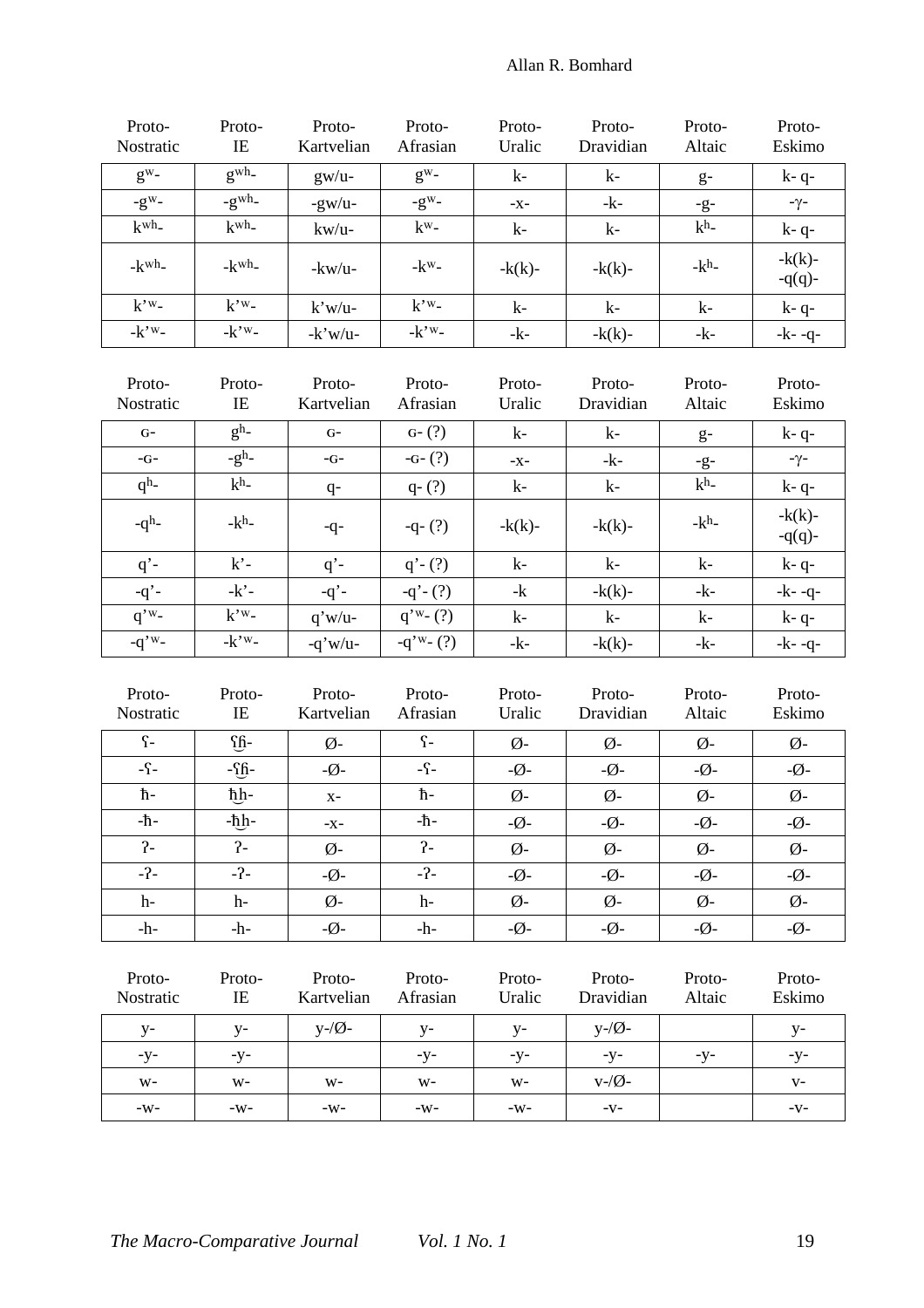## *The Current status of Nostratic Studies*

| Proto-<br>Nostratic | Proto-<br>IE | Proto-<br>Kartvelian | Proto-<br>Afrasian | Proto-<br>Uralic | Proto-<br>Dravidian | Proto-<br>Altaic | Proto-<br>Eskimo |
|---------------------|--------------|----------------------|--------------------|------------------|---------------------|------------------|------------------|
| - 1                 | l-           | l-                   | $\mathbf{I}$       | l-               |                     | $\mathbf{I}$     |                  |
| -1-                 | $-l$ -       | $-1-$                | -1-                | $-1-$            | $-1-$               | -1-              | -1-              |
| $-1y-$              | $-l$ -       | -1-                  | -1-                | $-1y-$           |                     | $-1y-$           | $-V$ -           |
| $r-$                | $-r-$        | -r-                  | $-r-$              | $r-$             |                     |                  |                  |
| $-r-$               | $-r-$        | -r-                  | $-r-$              | $-r-$            | $-r$ - $r$ - $r$ -  | -r-              | $-R-$            |
| $-ry-$              | $-r-$        | -r-                  | -r-                | $-rY-$           | $-r$                | $-rY-$           |                  |

# Vowels

| Proto-<br>Nostratic | Proto-<br>IE                                            | Proto-<br>Kartvelian | Proto-<br>Afrasian | Proto-<br>Uralic | Proto-<br>Dravidian                               | Proto-<br>Altaic | Proto-<br>Eskimo |
|---------------------|---------------------------------------------------------|----------------------|--------------------|------------------|---------------------------------------------------|------------------|------------------|
| $\mathbf{i}$        | i e                                                     | $\mathbf{i}$         | $\mathbf{i}$       | $\mathbf{i}$     | $\mathbf{i}$                                      | $\mathbf{i}$     | $\mathbf{i}$     |
| $\Theta$            | e a a                                                   | e <sub>i</sub>       | i u                | ${\bf e}$        | e                                                 | $\mathbf e$      | $\Theta$         |
| $\mathbf u$         | $\,u$ o                                                 | u                    | $\mathbf u$        | u                | $\mathbf u$                                       | u                | $\mathbf u$      |
| e                   | $\mathbf e$                                             | ${\bf e}$            | ${\bf e}$          | ${\bf e}$        | e                                                 | ${\bf e}$        | $\mathbf{i}$     |
| a                   | $a \circ a$                                             | a                    | a                  | a ä              | a                                                 | a                | a                |
| $\mathbf 0$         | ${\bf O}$                                               | ${\bf O}$            | $\mathbf 0$        | $\mathbf 0$      | ${\bf O}$                                         | $\mathbf{O}$     | u                |
| iy                  | ĭy ey ī ē ĭ                                             | iy i                 | iy                 | iy i             | iy ī                                              |                  | iy               |
| $\partial y$        | ey ay iy i                                              | ey i                 | iy uy              | ey               | ey ē                                              |                  | $\partial y$     |
| uy                  | $\check{1}y\overline{1}\check{1}$                       | uy <sub>i</sub>      | uy                 | uy               | uy ū                                              |                  | uy               |
| ey                  | ey ĭy ē ĭ                                               | ey i                 | ey                 | ey e             | ey ē                                              |                  | iy               |
| ay                  | ay oy iy i                                              | ay i                 | ay                 | ay äy            | ay ā                                              |                  | ay               |
| oy                  | oy iy i                                                 | oy i                 | oy                 | oy               | oy ō                                              |                  | uy               |
| iw                  | $\bar{\mathrm{u}}$ ŭw $\breve{\mathrm{u}}$              | iw u                 | iw                 | iw               | $iv\overline{i}$                                  |                  | iv               |
| $\partial W$        | ew aw<br>ŭw ŭ                                           | ew u                 | iw uw              | ew               | ev ē                                              |                  | $\partial V$     |
| uw                  | ū ō ŭw ow<br>ŭ                                          | uw u                 | uw                 | uw u             | uv ū                                              |                  | uv               |
| ew                  | ew ŭw ŭ                                                 | ew u                 | ew                 | ew               | $\operatorname{\sf ev}\bar{\operatorname{\sf e}}$ |                  | iv               |
| aw                  | $\,$ ow $\,\!\breve{\text{u}}$ w $\,\!\breve{\text{u}}$ | aw u                 | aw                 | aw äw            | av ā                                              |                  | av               |
| $\rm{OW}$           | $\bar{\text{o}}$ ow<br>ŭw ŭ                             | ow u                 | <b>OW</b>          | ow o             | ov ō                                              |                  | <b>uv</b>        |

Note: The Proto-Altaic vowels given above are according to Starostin—Dybo—Mudrak's (2003) reconstruction. The developments of the sequences \**iy*, \**ǝy*, \**uy*, \**ey*, \**ay*, \**oy*, \**iw*, \**ǝw*, \**uw*, \**ew*, \**aw*, \**ow* in Proto-Altaic are unclear.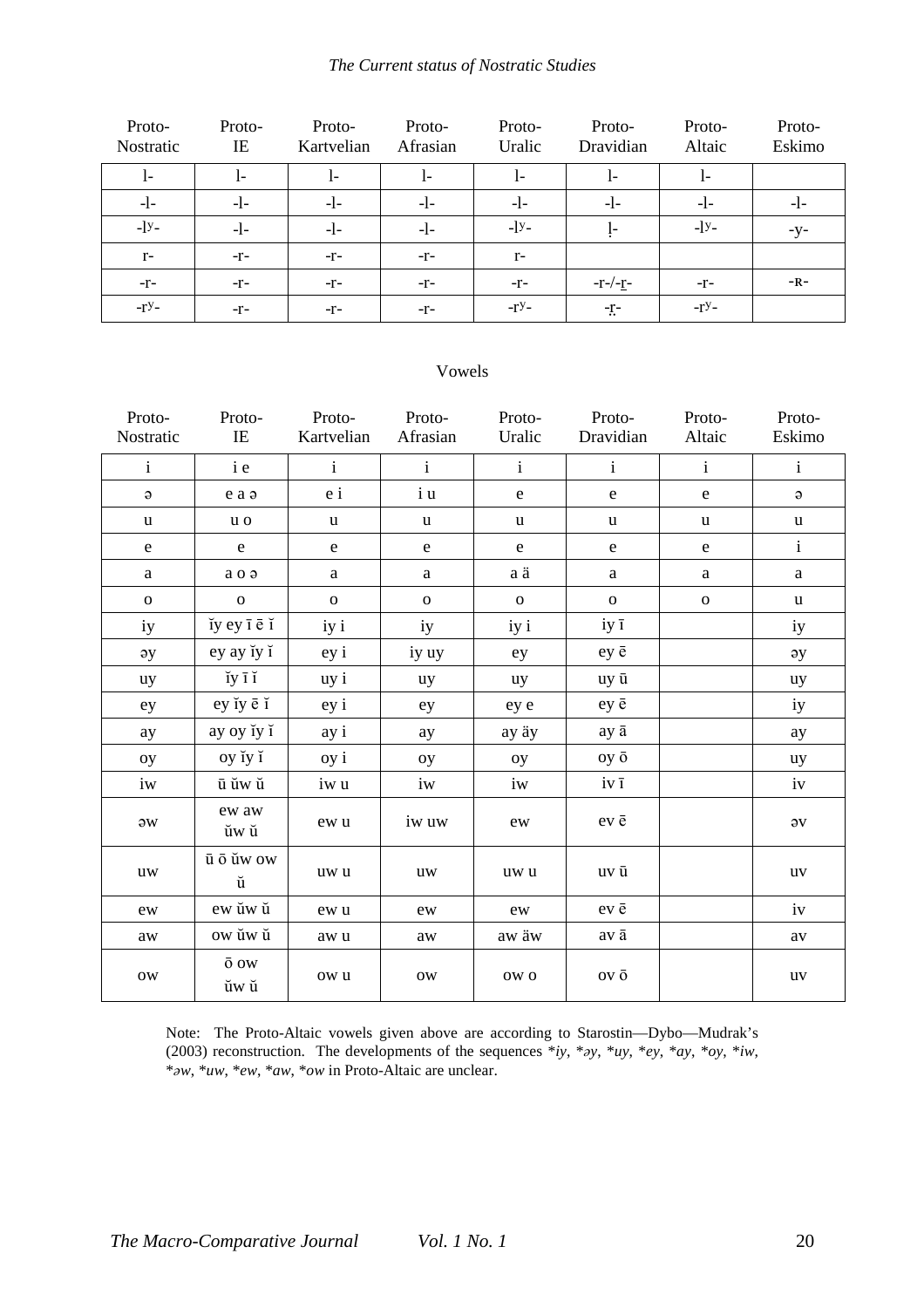Appendix 2: *Internal Branching of the Nostratic Macrofamily according to Bomhard*

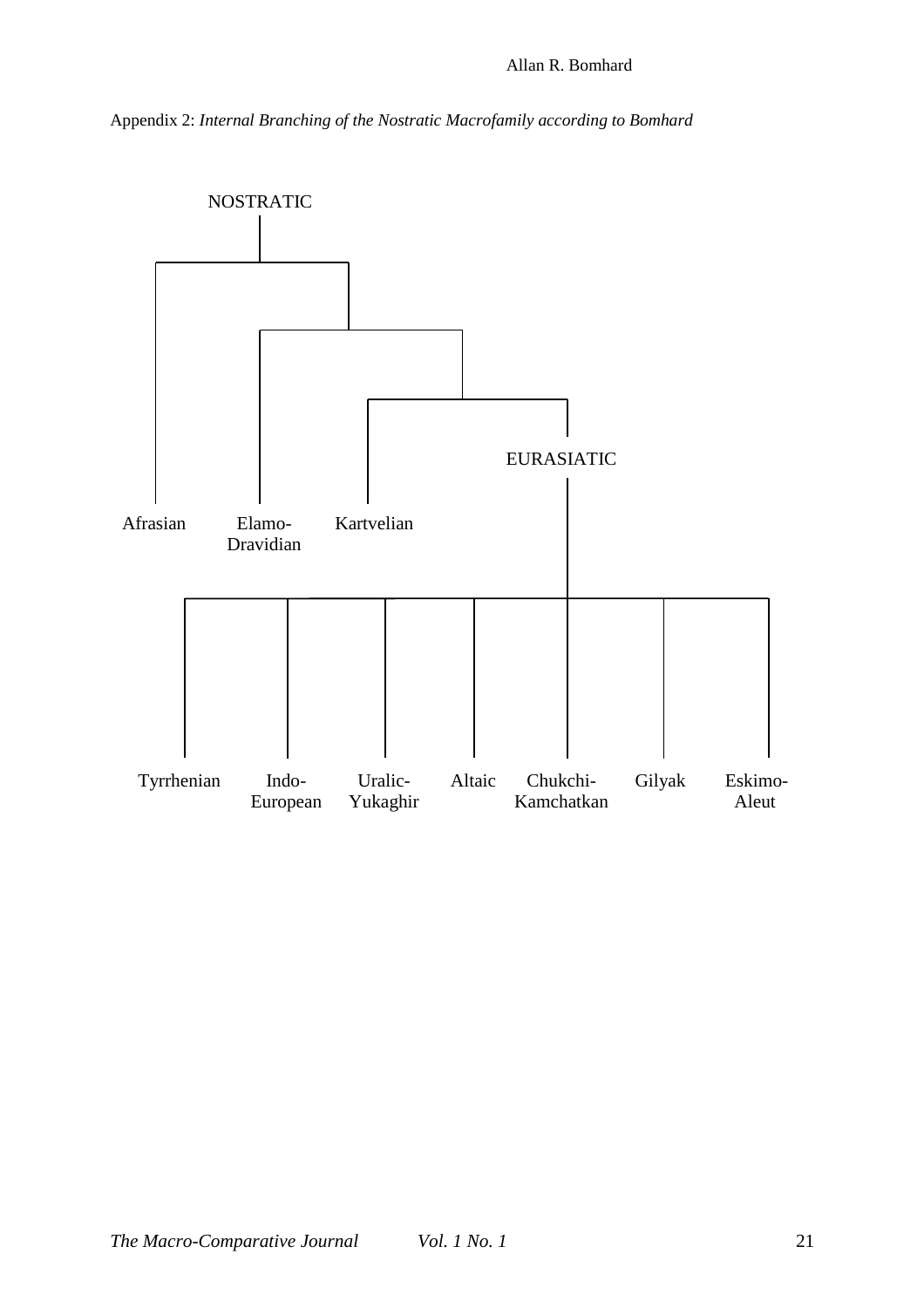## *References*

Bomhard, Allan R.

| 1984 | Toward Proto-Nostratic: A New Approach to the Comparison of Proto-Indo-<br><i>European and Proto-Afroasiatic.</i> $(= Current Issues in Linguistic Theory, volume)$<br>27.) Amsterdam: John Benjamins.                                                            |
|------|-------------------------------------------------------------------------------------------------------------------------------------------------------------------------------------------------------------------------------------------------------------------|
| 1995 | Some Nostratic Etymologies: Supplement I // Orbis XXXVIII/2:1-57.                                                                                                                                                                                                 |
| 1996 | Indo-European and the Nostratic Hypothesis. Charleston, SC: SIGNUM Desktop<br>Publishing.                                                                                                                                                                         |
| 1999 | Review of Aaron Dolgopolsky, The Nostratic Macrofamily and Linguistic<br>Palaeontology, // Colin Renfrew and Daniel Nettle (eds.), Nostratic: Examining a<br>Linguistic Macrofamily. Cambridge: The McDonald Institute for Archaeological<br>Research, pp. 47-74. |
| 2008 | Reconstructing Proto-Nostratic: Comparative Phonology, Morphology, and<br>Vocabulary. 2 volumes, 1,820 pp. Leiden and Boston, MA: E. J. Brill.                                                                                                                    |
| 2009 | A Critical Review of Aharon Dolgopolsky's Nostratic Dictionary.<br>(http://www.nostratic.ru/books/%28287%29bomhard-dolgopolsky2.pdf)                                                                                                                              |
|      | Bomhard, Allan R., and John C. Kerns                                                                                                                                                                                                                              |

# 1994 *The Nostratic Macrofamily: A Study in Distant Linguistic Relationship*. Berlin, New York, NY, and Amsterdam: Mouton de Gruyter.

# Campbell, Lyle, and William J. Poser

| 2008 | Language Classification: History and Method. Cambridge: Cambridge University |
|------|------------------------------------------------------------------------------|
|      | Press.                                                                       |

# Diakonoff, Igor M.

1988 *Afrasian Languages.* Moscow: Nauka.

# Dolgopolsky, Aharon

| 1984 | On Personal Pronouns in the Nostratic Languages // Otto Gschwantler, Károly<br>Rédei, and Hermann Reichert (eds.), Linguistica et Philologica. Gedenkschrift für<br>Björn Collinder (1894—1983) [Linguistics and Philology. Memorial Volume for<br>Björn Collinder (1894—1983)]. Vienna: Wilhelm Braumüller, pp. 65—112. |
|------|--------------------------------------------------------------------------------------------------------------------------------------------------------------------------------------------------------------------------------------------------------------------------------------------------------------------------|
| 1994 | Nostratic $// R. E.$ Asher (ed.), The Encyclopedia of Language and Linguistics.<br>Oxford: Pergamon Press, volume 5, p. 2838.                                                                                                                                                                                            |
| 1998 | <i>The Nostratic Hypothesis and Linguistic Paleontology. Cambridge: The McDonald</i><br>Institute for Archaeological Research.                                                                                                                                                                                           |
| 2008 | <i>Nostratic Dictionary.</i> Published online by The McDonald Institute at:<br>http://www.dspace.cam.ac.uk/handle/1810/196512. Also available online at:<br>http://www.nostratic.ru/index.php?page=authors&id=4.                                                                                                         |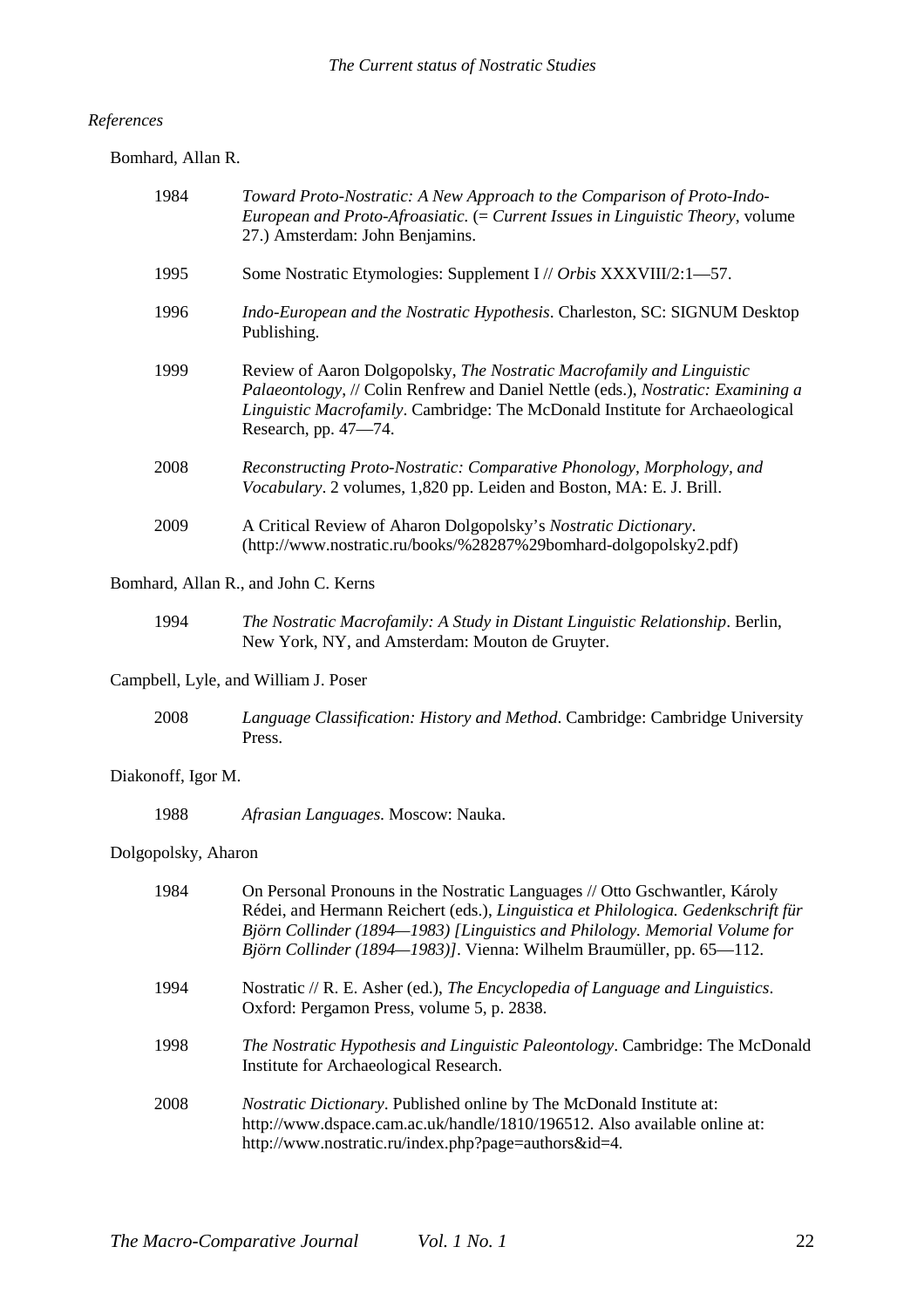## Dybo, Vladimir

2004 On Illič-Svityč's Study 'Basic Features of the Proto-Language of the Nostratic Language Family' // Irén Hegedűs and Paul Sidwell (eds.), *Nostratic Centennial Conference: The Pécs Papers*. Pécs: Lingua Franca Group, pp. 115—119.

Gamkrelidze, Thomas V., and Vjačeslav V. Ivanov

1995 *Indo-European and the Indo-Europeans: A Reconstruction and Historical Typological Analysis of a Protolanguage and a Proto-Culture.* 2 volumes. English translation by Johanna Nichols. Berlin, New York, NY, and Amsterdam: Mouton de Gruyter.

## Greenberg, Joseph H.

| 1990 | The Prehistory of the Indo-European Vowel System in Comparative and                     |
|------|-----------------------------------------------------------------------------------------|
|      | Typological Perspective // Vitaly Shevoroshkin (ed.), <i>Proto-Languages and Proto-</i> |
|      | <i>Cultures.</i> Bochum: Brockmeyer, pp. 77—136.                                        |

2000-2002 *Indo-European and Its Closest Relatives: The Eurasiatic Language Family*. 2 volumes. Stanford, CA: Stanford University Press.

Illič-Svityč, Vladislav M.

|                | 1965  | Материалы к сравнительному словарю ностратических языков<br>(индоевропейский, алтайский, уральский, дравидский, картвельский,<br>семитохамитский) [Materials for a Comparative Dictionary of the Nostratic<br>Languages (Indo-European, Altaic, Uralic, Dravidian, Kartvelian, Hamito-<br>Semitic)] // Этимология (Étimologija) 1965:321—373. |
|----------------|-------|-----------------------------------------------------------------------------------------------------------------------------------------------------------------------------------------------------------------------------------------------------------------------------------------------------------------------------------------------|
|                | 1971- | Опыт сравнения ностратических языков (семитохамитский, картвельский,<br>индоевропейский, уральский, дравидийский, алтайский) [An Attempt at a<br>Comparison of the Nostratic Languages (Hamito-Semitic, Kartvelian, Indo-<br>European, Uralic, Dravidian, Altaic)]. 3 volumes (1971, 1976, 1984). Moscow:<br>Nauka.                           |
| Kerns, John C. |       |                                                                                                                                                                                                                                                                                                                                               |
|                | 1967  | Eurasiatic Pronouns and the Indo-Uralic Question. Fairborn, OH.                                                                                                                                                                                                                                                                               |
|                | 1985  | Indo-European Prehistory. Cambridge: Heffer and Sons.                                                                                                                                                                                                                                                                                         |
|                |       |                                                                                                                                                                                                                                                                                                                                               |

## Krishnamurti, Bhadriraju

2003 *The Dravidian Languages*. Cambridge: Cambridge University Press.

#### Lehmann, Winfred P.

1952 *Proto-Indo-European Phonology*. Austin, TX: University of Texas Press.

#### Manaster Ramer, Alexis

1997 Nostratic from a Typological Point of View // *Journal of Indo-European Studies*  25.1/2:79—104.